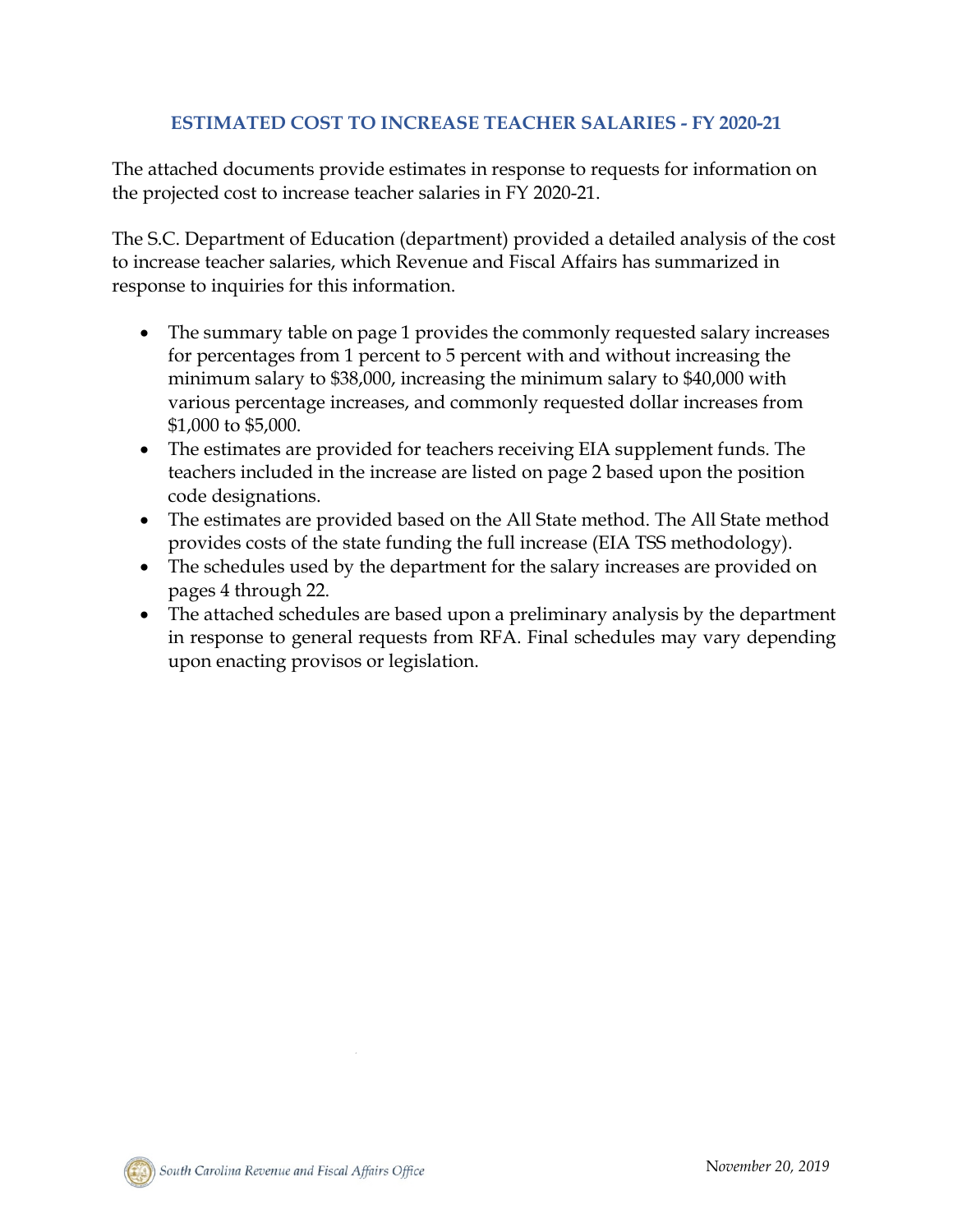### **All State (EIA TSS)**

|                                                                             |               | <b>Teachers with EIA Supplement Funds (SDE Standard)</b> |               |
|-----------------------------------------------------------------------------|---------------|----------------------------------------------------------|---------------|
|                                                                             | Salary        | Fringe                                                   | Total         |
| <b>Percent Increases</b>                                                    |               |                                                          |               |
| - 1% across the schedule - Schedule 1                                       | \$26,382,277  | \$8,036,042                                              | \$34,418,319  |
| - 2% across the schedule - Schedule 2                                       | \$51,270,502  | \$15,616,995                                             | \$66,887,497  |
| - 3% across the schedule - Schedule 3                                       | \$76,146,786  | \$23,194,311                                             | \$99,341,097  |
| -4% across the schedule - Schedule 4                                        | \$99,940,654  | \$30,441,923                                             | \$130,382,577 |
| - 5% across the schedule - Schedule 5                                       | \$125,896,154 | \$38,347,969                                             | \$164,244,123 |
| <b>Dollar Increases</b>                                                     |               |                                                          |               |
| - \$1,000 increase for each cell - Schedule 6                               | \$55,237,759  | \$16,825,421                                             | \$72,063,180  |
| - \$2,000 increase for each cell - Schedule 7                               | \$108,475,477 | \$33,041,630                                             | \$141,517,107 |
| - \$2,500 increase for each cell - Schedule 8                               | \$135,971,715 | \$41,416,984                                             | \$177,388,699 |
| - \$3,000 increase for each cell - Schedule 9                               | \$161,713,215 | \$49,257,845                                             | \$210,971,061 |
| - \$4,000 increase for each cell - Schedule 10                              | \$214,950,811 | \$65,474,017                                             | \$280,424,828 |
| - \$5,000 increase for each cell - Schedule 11                              | \$268,188,692 | \$81,690,276                                             | \$349,878,968 |
| \$38,000 Minimum Salary                                                     |               |                                                          |               |
| Increase minimum salary schedule to \$38,000 and all others by a percentage |               |                                                          |               |
| - Increase current to \$38,000 min - Schedule 12                            | \$60,778,455  | \$18,513,117                                             | \$79,291,573  |
| - \$38,000 min plus 1% for others - Schedule 13                             | \$76,812,237  | \$23,397,007                                             | \$100,209,244 |
| - \$38,000 min plus 2% for others - Schedule 14                             | \$93,891,247  | \$28,599,274                                             | \$122,490,521 |
| - \$38,000 min plus 3% for others - Schedule 15                             | \$111,075,317 | \$33,833,541                                             | \$144,908,858 |
| - \$38,000 min plus 4% for others - Schedule 16                             | \$128,994,111 | \$39,291,606                                             | \$168,285,718 |
| - \$38,000 min plus 5% for others - Schedule 17                             | \$147,012,829 | \$44,780,108                                             | \$191,792,936 |
| \$40,000 Minimum Salary                                                     |               |                                                          |               |
| Increase minimum salary schedule to \$40,000 and all others by a percentage |               |                                                          |               |
| - \$40,000 min plus 5% for others - Schedule 18                             | \$188,659,716 | \$57,465,749                                             | \$246,125,465 |
| - \$40,000 min and 14.2857% for all cells - Schedule 19                     | \$356,861,825 | \$108,700,112                                            | \$465,561,937 |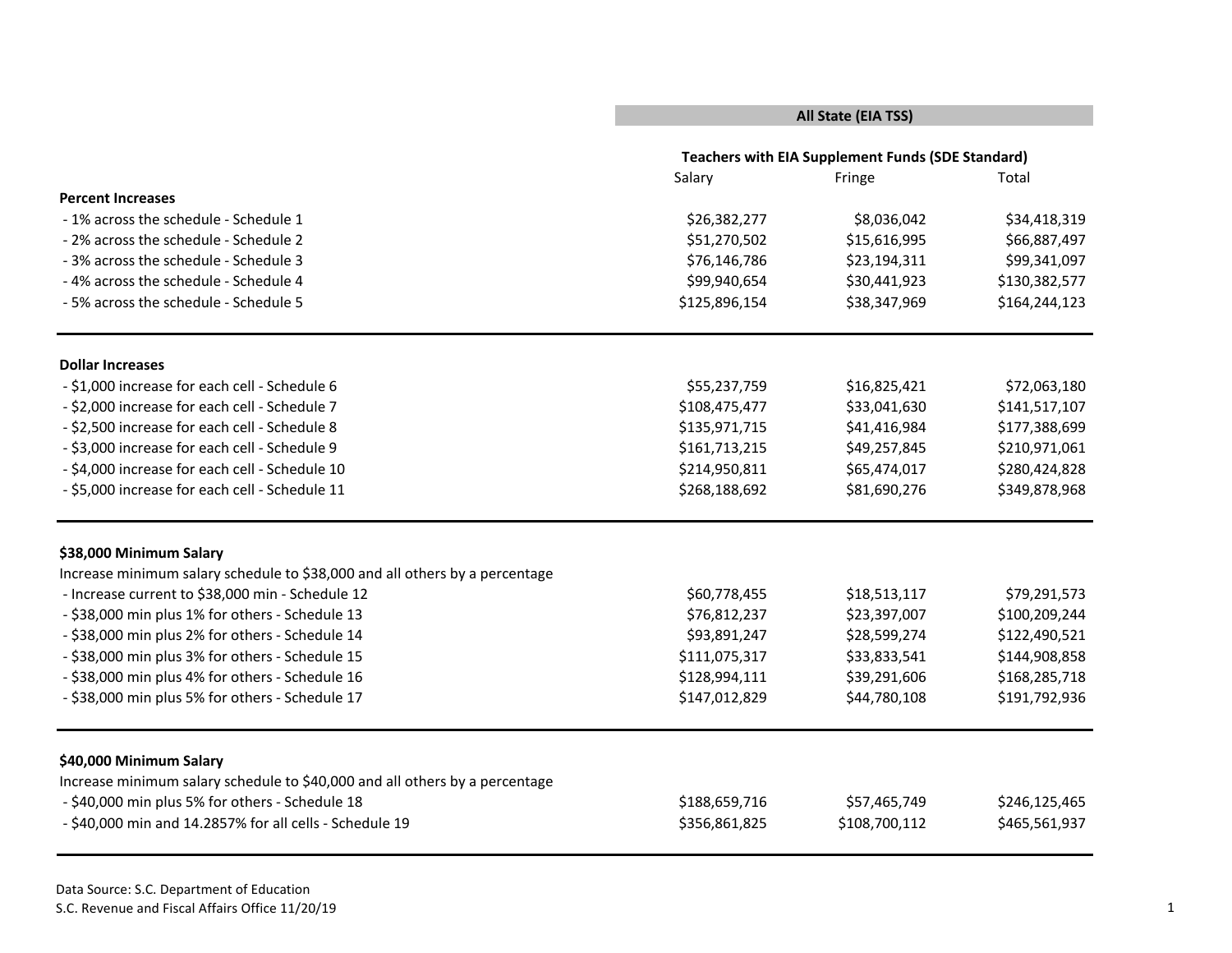#### **POSITIONS INCLUDED IN TEACHER SALARY INCREASE ESTIMATES**

| POSITIONS INCLUDED IN EIA SUPPLEMENT FUNDS (SDE STANDARD) |                                           |                            |  |  |  |  |  |  |  |  |
|-----------------------------------------------------------|-------------------------------------------|----------------------------|--|--|--|--|--|--|--|--|
| <b>Position Code</b>                                      | <b>Position</b>                           | <b>Number of Positions</b> |  |  |  |  |  |  |  |  |
| 03                                                        | <b>Special Education (Itinerant)</b>      | 131.84                     |  |  |  |  |  |  |  |  |
| 04                                                        | Prekindergarten (Child Development)       | 934.86                     |  |  |  |  |  |  |  |  |
| 05                                                        | Kindergarten                              | 2,365.76                   |  |  |  |  |  |  |  |  |
| 06                                                        | <b>Special Education (Self-Contained)</b> | 2,218.38                   |  |  |  |  |  |  |  |  |
| 07                                                        | <b>Special Education (Resource)</b>       | 2,588.66                   |  |  |  |  |  |  |  |  |
| 08                                                        | <b>Classroom Teacher</b>                  | 39,591.31                  |  |  |  |  |  |  |  |  |
| 09                                                        | <b>Retired Teachers</b>                   | 430.52                     |  |  |  |  |  |  |  |  |
| 10                                                        | Library Media Specialist                  | 1,077.74                   |  |  |  |  |  |  |  |  |
| 11                                                        | <b>Guidance Counselor</b>                 | 2,175.68                   |  |  |  |  |  |  |  |  |
| 17                                                        | Speech Therapist                          | 760.35                     |  |  |  |  |  |  |  |  |
| 18                                                        | <b>ROTC Instructor</b>                    | 201.27                     |  |  |  |  |  |  |  |  |
| 36                                                        | <b>School Nurse</b>                       | 1,221.34                   |  |  |  |  |  |  |  |  |
| 37                                                        | Occupational/Physical Therapist           | 169.66                     |  |  |  |  |  |  |  |  |
| 38                                                        | Orientation/Mobility Instructor           | 6.93                       |  |  |  |  |  |  |  |  |
| 39                                                        | Audiologist                               | 7.99                       |  |  |  |  |  |  |  |  |
| 40                                                        | Social Worker                             | 154.92                     |  |  |  |  |  |  |  |  |
| 85                                                        | Psychologist                              | 380.02                     |  |  |  |  |  |  |  |  |
|                                                           | Total                                     | 54,417.23                  |  |  |  |  |  |  |  |  |

Note:

The FY 2018-19 teacher counts were provided by the S.C. Department of Education on November 8, 2019, and are subject to change.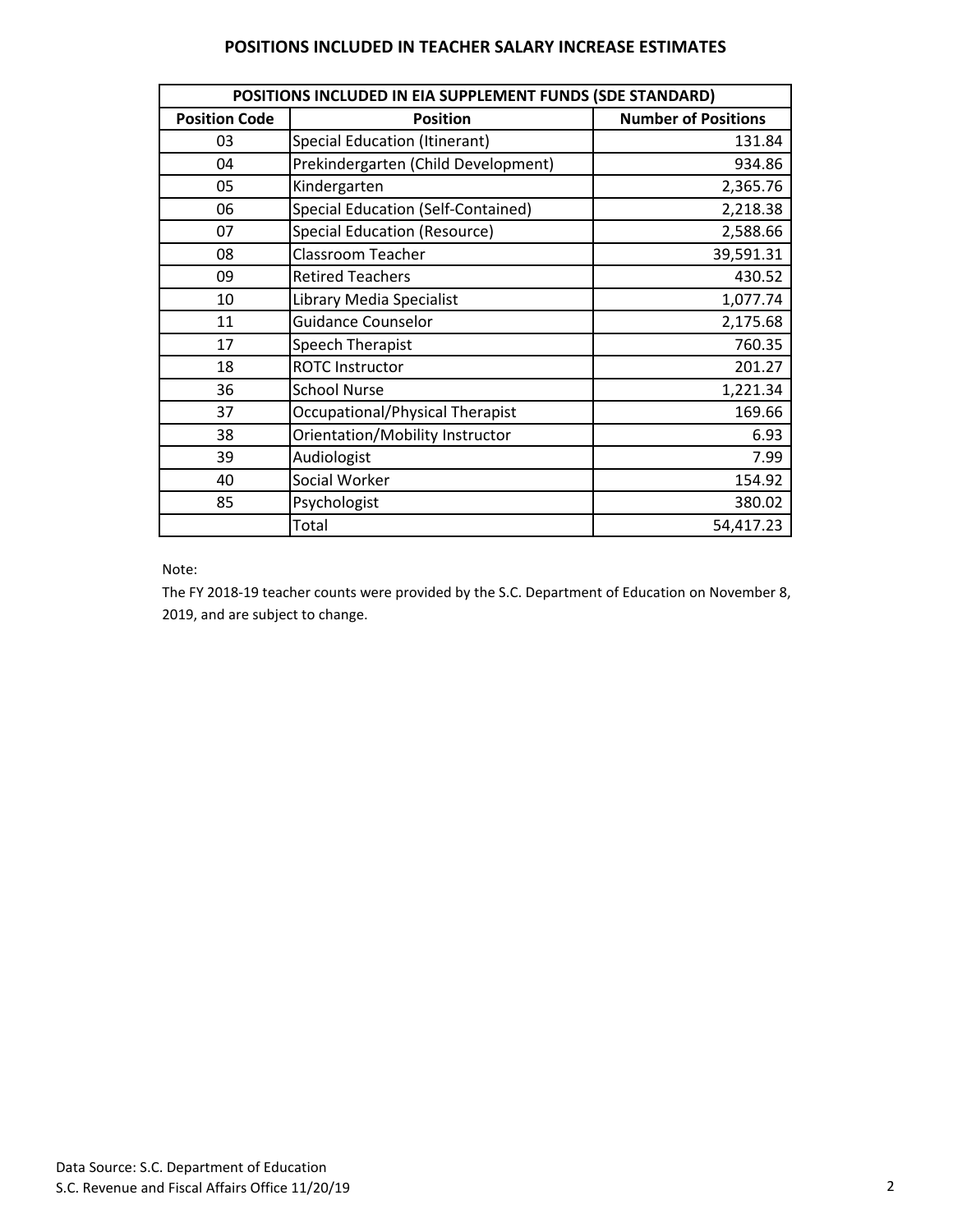|                |               |                         |               | FY 2019-20 SALARY SCHEDULE AND NUMBER OF TEACHERS ELIGIBLE FOR EIA SUPPLEMENT FUNDS |                    |            |                    |                    |                | <b>CURRENT SCHEDULE</b>       |                    |
|----------------|---------------|-------------------------|---------------|-------------------------------------------------------------------------------------|--------------------|------------|--------------------|--------------------|----------------|-------------------------------|--------------------|
|                |               | CLASS 8 CLASS 7 CLASS 1 |               | CLASS <sub>2</sub>                                                                  | CLASS <sub>3</sub> |            | CLASS <sub>8</sub> | CLASS <sub>7</sub> | CLASS 1        | CLASS <sub>2</sub>            | CLASS <sub>3</sub> |
|                |               | <b>MASTERS</b>          |               | <b>BACHELORS</b>                                                                    |                    |            |                    | <b>MASTER</b>      |                | <b>BACHELORS</b>              |                    |
|                | DR            | <b>DEGREE</b>           | <b>MASTER</b> | <b>DEGREE</b>                                                                       | <b>BACHELORS</b>   |            | <b>DR</b>          |                    | DEGREE MASTERS | <b>DEGREE</b>                 | <b>BACHELORS</b>   |
| <b>YRS</b>     | <b>DEGREE</b> | $+30$ HRS               | <b>DEGREE</b> | $+18$ HRS                                                                           | <b>DEGREE</b>      | <b>YRS</b> | <b>DEGREE</b>      | $+30$ HRS          | DEGREE         | $+18$ HRS                     | <b>DEGREE</b>      |
| <b>EXP</b>     |               |                         |               | Salary and Number of Teachers                                                       |                    | <b>EXP</b> |                    |                    |                | Salary and Number of Teachers |                    |
| $\mathbf 0$    | 47,076        | 43,576                  | 40,076        | 36,576                                                                              | 35,000             | 12         | 57,726             | 50,767             | 47,604         | 43,492                        | 41,911             |
|                | 19            | 112                     | 530           | 39                                                                                  | 1,683              |            | 42                 | 381                | 1,099          | 129                           | 389                |
| $\mathbf{1}$   | 47,593        | 43,813                  | 40,377        | 36,838                                                                              | 35,119             | 13         | 58,991             | 51,716             | 48,553         | 44,346                        | 42,765             |
|                | 13            | 133                     | 554           | 80                                                                                  | 1,583              |            | 35                 | 353                | 1,010          | 106                           | 370                |
|                |               |                         |               |                                                                                     |                    |            |                    |                    |                |                               |                    |
| $2^{\circ}$    | 47,924        | 43,888                  | 40,525        | 36,994                                                                              | 35,313             | 14         | 60,256             | 52,665             | 49,501         | 45,232                        | 43,650             |
|                | 5             | 127                     | 628           | 108                                                                                 | 1,357              |            | 38                 | 425                | 931            | 120                           | 297                |
|                |               |                         |               |                                                                                     |                    |            |                    |                    |                |                               |                    |
| $\overline{3}$ | 48,236        | 43,957                  | 40,664        | 37,107                                                                              | 35,462             | 15         | 61,522             | 53,614             | 50,451         | 46,086                        | 44,504             |
|                | 12            | 162                     | 826           | 173                                                                                 | 1,200              |            | 44                 | 353                | 796            | 113                           | 242                |
| 4              | 48,578        | 44,058                  | 40,831        | 37,280                                                                              | 35,667             | 16         | 62,787             | 54,563             | 51,400         | 46,971                        | 45,390             |
|                | 13            | 188                     | 984           | 205                                                                                 | 1,080              |            | 46                 | 337                | 793            | 107                           | 223                |
|                |               |                         |               |                                                                                     |                    |            |                    |                    |                |                               |                    |
| 5              | 48,870        | 44,125                  | 40,962        | 37,388                                                                              | 35,806             | 17         | 64,052             | 55,511             | 52,348         | 47,825                        | 46,244             |
|                | 16            | 223                     | 1,026         | 136                                                                                 | 865                |            | 44                 | 393                | 761            | 132                           | 214                |
|                |               |                         |               |                                                                                     |                    |            |                    |                    |                |                               |                    |
| 6              | 50,134        | 45,074                  | 41,911        | 38,273                                                                              | 36,691             | 18         | 64,693             | 56,067             | 52,872         | 48,304                        | 46,706             |
|                | 15            | 276                     | 1,079         | 169                                                                                 | 725                |            | 45                 | 389                | 748            | 105                           | 206                |
| 7 <sup>1</sup> | 51,400        | 46,022                  | 42,859        | 39,127                                                                              | 37,546             | 19         | 65,339             | 56,628             | 53,401         | 48,787                        | 47,173             |
|                | 21            | 267                     | 1,037         | 112                                                                                 | 618                |            | 43                 | 360                | 730            | 118                           | 202                |
|                |               |                         |               |                                                                                     |                    |            |                    |                    |                |                               |                    |
| 8              | 52,665        | 46,971                  | 43,808        | 40,012                                                                              | 38,431             | 20         | 65,993             | 57,194             | 53,935         | 49,275                        | 47,646             |
|                | 20            | 244                     | 820           | 93                                                                                  | 417                |            | 31                 |                    | 396 715        | 141                           | 195                |
|                |               |                         |               |                                                                                     |                    |            |                    |                    |                |                               |                    |
| 9              | 53,930        | 47,921                  | 44,757        | 40,866                                                                              | 39,285             | 21         | 66,653             | 57,765             | 54,474         | 49,767                        | 48,121             |
|                | 18            | 241                     | 776           | 112                                                                                 | 381                |            | 42                 | 356                | 661            | 106                           | 184                |
|                |               |                         |               |                                                                                     |                    |            |                    |                    |                |                               |                    |
| 10             | 55,196<br>23  | 48,870                  | 45,707        | 41,753<br>125                                                                       | 40,171<br>444      | 22         | 67,320<br>36       | 58,343<br>342      | 55,019<br>617  | 50,264<br>109                 | 48,603<br>155      |
|                |               | 338                     | 1,041         |                                                                                     |                    |            |                    |                    |                |                               |                    |
| 11             | 56,460        | 49,818                  | 46,655        | 42,606                                                                              | 41,024             | 23         | 67,993             | 58,927             | 55,570         | 50,767                        | 49,089             |
|                | 29            | 387                     | 1,021         | 114                                                                                 | 407                |            | 326                | 3,006              | 3,975          | 958                           | 850                |
|                |               |                         |               |                                                                                     |                    |            |                    |                    |                |                               |                    |

Notes:

1. FY 2018-19 number of teachers provided by the S.C. Department of Education on November 8, 2019, and is subject to change.

2. 23 years includes teachers with more than 23 years experience.

3. 2,497 positions not included due to missing data, but are included in total costs in summary sheet.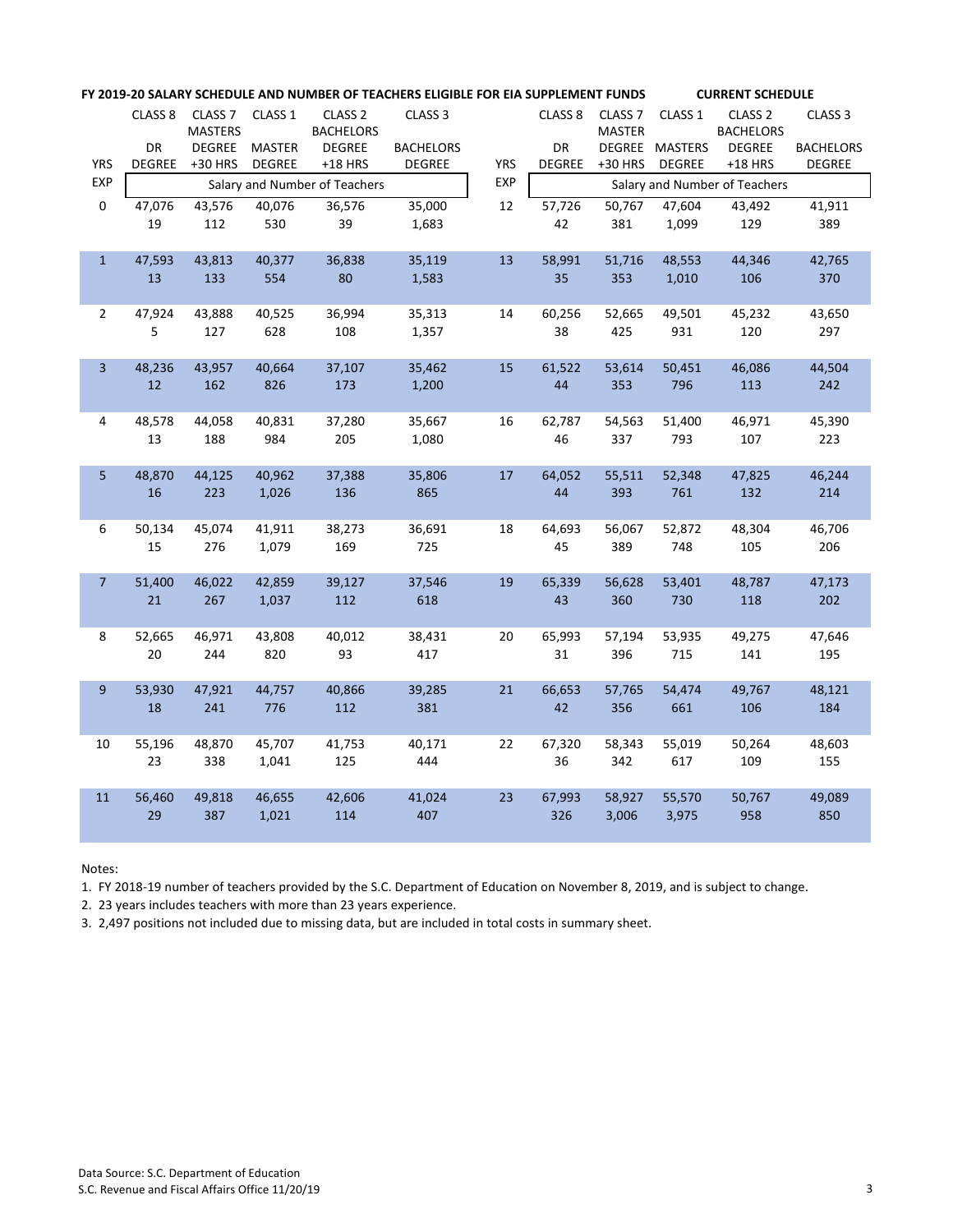**1% INCREASE - PROJECTED SALARY SCHEDULE 1 SCHEDULE 1** 

|                | CLASS <sub>8</sub> | CLASS <sub>7</sub><br><b>MASTERS</b> | CLASS 1        | CLASS <sub>2</sub><br><b>BACHELORS</b> | CLASS <sub>3</sub> |            | CLASS <sub>8</sub> | CLASS <sub>7</sub><br><b>MASTERS</b> | CLASS 1        | CLASS <sub>2</sub><br><b>BACHELORS</b> | CLASS <sub>3</sub> |
|----------------|--------------------|--------------------------------------|----------------|----------------------------------------|--------------------|------------|--------------------|--------------------------------------|----------------|----------------------------------------|--------------------|
|                | DR                 | <b>DEGREE</b>                        | <b>MASTERS</b> | <b>DEGREE</b>                          | <b>BACHELORS</b>   |            | DR                 | <b>DEGREE</b>                        | <b>MASTERS</b> | <b>DEGREE</b>                          | <b>BACHELORS</b>   |
| <b>YRS</b>     | <b>DEGREE</b>      | +30 HRS                              | <b>DEGREE</b>  | $+18$ HRS                              | <b>DEGREE</b>      | <b>YRS</b> | <b>DEGREE</b>      | +30 HRS                              | <b>DEGREE</b>  | $+18$ HRS                              | <b>DEGREE</b>      |
| <b>EXP</b>     |                    |                                      |                |                                        |                    | <b>EXP</b> |                    |                                      |                |                                        |                    |
| 0              | 47,547             | 44,012                               | 40,477         | 36,942                                 | 35,350             | 12         | 58,303             | 51,274                               | 48,080         | 43,926                                 | 42,330             |
|                | 1.00%              | 1.00%                                | 1.00%          | 1.00%                                  | 1.00%              |            | 1.00%              | 1.00%                                | 1.00%          | 1.00%                                  | 1.00%              |
| $\mathbf{1}$   | 48,069             | 44,251                               | 40,781         | 37,206                                 | 35,470             | 13         | 59,580             | 52,233                               | 49,038         | 44,789                                 | 43,192             |
|                | 1.00%              | 1.00%                                | 1.00%          | 1.00%                                  | 1.00%              |            | 1.00%              | 1.00%                                | 1.00%          | 1.00%                                  | 1.00%              |
| $\overline{2}$ | 48,403             | 44,327                               | 40,930         | 37,364                                 | 35,666             | 14         | 60,858             | 53,191                               | 49,996         | 45,684                                 | 44,086             |
|                | 1.00%              | 1.00%                                | 1.00%          | 1.00%                                  | 1.00%              |            | 1.00%              | 1.00%                                | 1.00%          | 1.00%                                  | 1.00%              |
| 3              | 48,719             | 44,397                               | 41,071         | 37,479                                 | 35,817             | 15         | 62,137             | 54,149                               | 50,955         | 46,546                                 | 44,948             |
|                | 1.00%              | 1.00%                                | 1.00%          | 1.00%                                  | 1.00%              |            | 1.00%              | 1.00%                                | 1.00%          | 1.00%                                  | 1.00%              |
| 4              | 49,064             | 44,499                               | 41,239         | 37,653                                 | 36,023             | 16         | 63,414             | 55,108                               | 51,914         | 47,441                                 | 45,844             |
|                | 1.00%              | 1.00%                                | 1.00%          | 1.00%                                  | 1.00%              |            | 1.00%              | 1.00%                                | 1.00%          | 1.00%                                  | 1.00%              |
| 5              | 49,358             | 44,565                               | 41,371         | 37,761                                 | 36,163             | 17         | 64,692             | 56,066                               | 52,871         | 48,303                                 | 46,706             |
|                | 1.00%              | 1.00%                                | 1.00%          | 1.00%                                  | 1.00%              |            | 1.00%              | 1.00%                                | 1.00%          | 1.00%                                  | 1.00%              |
| 6              | 50,635             | 45,524                               | 42,330         | 38,655                                 | 37,058             | 18         | 65,339             | 56,627                               | 53,400         | 48,787                                 | 47,173             |
|                | 1.00%              | 1.00%                                | 1.00%          | 1.00%                                  | 1.00%              |            | 1.00%              | 1.00%                                | 1.00%          | 1.00%                                  | 1.00%              |
| $\overline{7}$ | 51,914             | 46,482                               | 43,287         | 39,518                                 | 37,921             | 19         | 65,992             | 57,193                               | 53,934         | 49,274                                 | 47,645             |
|                | 1.00%              | 1.00%                                | 1.00%          | 1.00%                                  | 1.00%              |            | 1.00%              | 1.00%                                | 1.00%          | 1.00%                                  | 1.00%              |
| 8              | 53,191             | 47,441                               | 44,246         | 40,412                                 | 38,815             | 20         | 66,653             | 57,766                               | 54,474         | 49,767                                 | 48,122             |
|                | 1.00%              | 1.00%                                | 1.00%          | 1.00%                                  | 1.00%              |            | 1.00%              | 1.00%                                | 1.00%          | 1.00%                                  | 1.00%              |
| 9              | 54,469             | 48,399                               | 45,205         | 41,274                                 | 39,678             | 21         | 67,319             | 58,342                               | 55,019         | 50,265                                 | 48,602             |
|                | 1.00%              | 1.00%                                | 1.00%          | 1.00%                                  | 1.00%              |            | 1.00%              | 1.00%                                | 1.00%          | 1.00%                                  | 1.00%              |
| 10             | 55,747             | 49,358                               | 46,163         | 42,170                                 | 40,572             | 22         | 67,992             | 58,926                               | 55,568         | 50,767                                 | 49,088             |
|                | 1.00%              | 1.00%                                | 1.00%          | 1.00%                                  | 1.00%              |            | 1.00%              | 1.00%                                | 1.00%          | 1.00%                                  | 1.00%              |
| $11\,$         | 57,025             | 50,316                               | 47,121         | 43,032                                 | 41,434             | 23         | 68,672             | 59,515                               | 56,125         | 51,274                                 | 49,579             |
|                | 1.00%              | 1.00%                                | 1.00%          | 1.00%                                  | 1.00%              |            | 1.00%              | 1.00%                                | 1.00%          | 1.00%                                  | 1.00%              |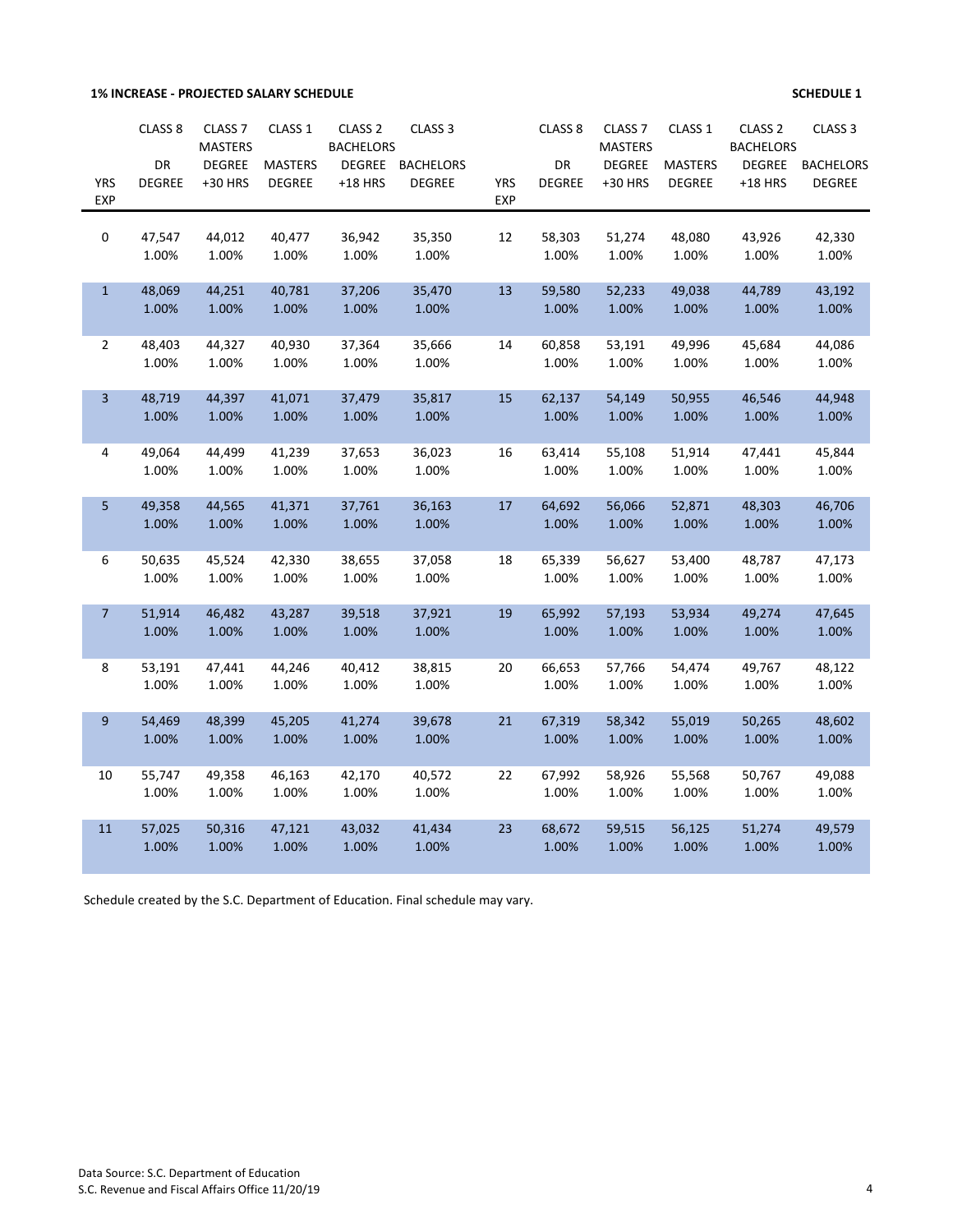# **2% INCREASE - PROJECTED SALARY SCHEDULE SCHEDULE 2**

|                | CLASS <sub>8</sub> | CLASS <sub>7</sub><br><b>MASTERS</b> | CLASS <sub>1</sub> | CLASS <sub>2</sub><br><b>BACHELORS</b> | CLASS <sub>3</sub> |            | CLASS <sub>8</sub> | CLASS <sub>7</sub><br><b>MASTERS</b> | CLASS <sub>1</sub> | CLASS <sub>2</sub><br><b>BACHELORS</b> | CLASS <sub>3</sub> |
|----------------|--------------------|--------------------------------------|--------------------|----------------------------------------|--------------------|------------|--------------------|--------------------------------------|--------------------|----------------------------------------|--------------------|
|                | DR                 | <b>DEGREE</b>                        | <b>MASTERS</b>     | <b>DEGREE</b>                          | <b>BACHELORS</b>   |            | DR                 | <b>DEGREE</b>                        | <b>MASTERS</b>     | <b>DEGREE</b>                          | <b>BACHELORS</b>   |
| <b>YRS</b>     | <b>DEGREE</b>      | +30 HRS                              | <b>DEGREE</b>      | $+18$ HRS                              | <b>DEGREE</b>      | <b>YRS</b> | <b>DEGREE</b>      | +30 HRS                              | <b>DEGREE</b>      | $+18$ HRS                              | <b>DEGREE</b>      |
| <b>EXP</b>     |                    |                                      |                    |                                        |                    | <b>EXP</b> |                    |                                      |                    |                                        |                    |
| 0              | 48,018             | 44,448                               | 40,878             | 37,308                                 | 35,700             | 12         | 58,881             | 51,782                               | 48,556             | 44,362                                 | 42,749             |
|                | 2.00%              | 2.00%                                | 2.00%              | 2.00%                                  | 2.00%              |            | 2.00%              | 2.00%                                | 2.00%              | 2.00%                                  | 2.00%              |
| $\mathbf{1}$   | 48,545             | 44,690                               | 41,185             | 37,575                                 | 35,822             | 13         | 60,170             | 52,751                               | 49,524             | 45,233                                 | 43,620             |
|                | 2.00%              | 2.00%                                | 2.00%              | 2.00%                                  | 2.00%              |            | 2.00%              | 2.00%                                | 2.00%              | 2.00%                                  | 2.00%              |
| $\overline{2}$ | 48,882             | 44,766                               | 41,336             | 37,734                                 | 36,019             | 14         | 61,461             | 53,718                               | 50,491             | 46,137                                 | 44,523             |
|                | 2.00%              | 2.00%                                | 2.00%              | 2.00%                                  | 2.00%              |            | 2.00%              | 2.00%                                | 2.00%              | 2.00%                                  | 2.00%              |
| $\overline{3}$ | 49,201             | 44,836                               | 41,477             | 37,849                                 | 36,171             | 15         | 62,752             | 54,686                               | 51,460             | 47,008                                 | 45,394             |
|                | 2.00%              | 2.00%                                | 2.00%              | 2.00%                                  | 2.00%              |            | 2.00%              | 2.00%                                | 2.00%              | 2.00%                                  | 2.00%              |
| 4              | 49,550             | 44,940                               | 41,648             | 38,026                                 | 36,380             | 16         | 64,042             | 55,654                               | 52,428             | 47,911                                 | 46,298             |
|                | 2.00%              | 2.00%                                | 2.00%              | 2.00%                                  | 2.00%              |            | 2.00%              | 2.00%                                | 2.00%              | 2.00%                                  | 2.00%              |
| 5              | 49,847             | 45,007                               | 41,781             | 38,136                                 | 36,522             | 17         | 65,333             | 56,621                               | 53,395             | 48,782                                 | 47,169             |
|                | 2.00%              | 2.00%                                | 2.00%              | 2.00%                                  | 2.00%              |            | 2.00%              | 2.00%                                | 2.00%              | 2.00%                                  | 2.00%              |
| 6              | 51,137             | 45,975                               | 42,749             | 39,039                                 | 37,425             | 18         | 65,987             | 57,188                               | 53,930             | 49,270                                 | 47,641             |
|                | 2.00%              | 2.00%                                | 2.00%              | 2.00%                                  | 2.00%              |            | 2.00%              | 2.00%                                | 2.00%              | 2.00%                                  | 2.00%              |
| $\overline{7}$ | 52,428             | 46,942                               | 43,716             | 39,910                                 | 38,297             | 19         | 66,646             | 57,760                               | 54,469             | 49,762                                 | 48,117             |
|                | 2.00%              | 2.00%                                | 2.00%              | 2.00%                                  | 2.00%              |            | 2.00%              | 2.00%                                | 2.00%              | 2.00%                                  | 2.00%              |
| 8              | 53,718             | 47,911                               | 44,684             | 40,813                                 | 39,200             | 20         | 67,313             | 58,338                               | 55,013             | 50,260                                 | 48,598             |
|                | 2.00%              | 2.00%                                | 2.00%              | 2.00%                                  | 2.00%              |            | 2.00%              | 2.00%                                | 2.00%              | 2.00%                                  | 2.00%              |
| $\overline{9}$ | 55,009             | 48,879                               | 45,653             | 41,683                                 | 40,071             | 21         | 67,986             | 58,921                               | 55,564             | 50,763                                 | 49,084             |
|                | 2.00%              | 2.00%                                | 2.00%              | 2.00%                                  | 2.00%              |            | 2.00%              | 2.00%                                | 2.00%              | 2.00%                                  | 2.00%              |
| 10             | 56,300             | 49,847                               | 46,621             | 42,588                                 | 40,974             | 22         | 68,666             | 59,510                               | 56,119             | 51,270                                 | 49,575             |
|                | 2.00%              | 2.00%                                | 2.00%              | 2.00%                                  | 2.00%              |            | 2.00%              | 2.00%                                | 2.00%              | 2.00%                                  | 2.00%              |
| 11             | 57,590             | 50,814                               | 47,588             | 43,459                                 | 41,845             | 23         | 69,353             | 60,105                               | 56,681             | 51,782                                 | 50,070             |
|                | 2.00%              | 2.00%                                | 2.00%              | 2.00%                                  | 2.00%              |            | 2.00%              | 2.00%                                | 2.00%              | 2.00%                                  | 2.00%              |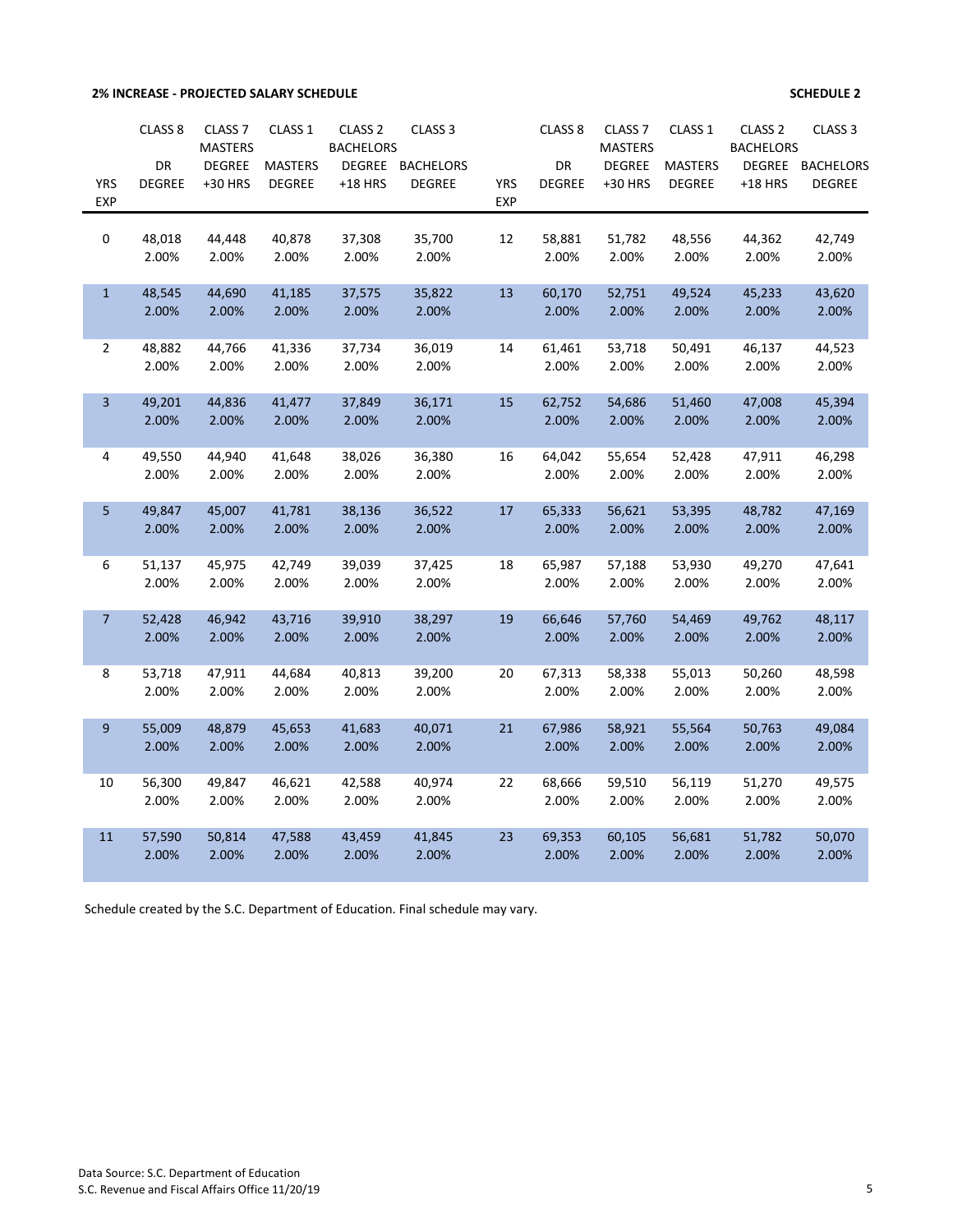### **3% INCREASE - PROJECTED SALARY SCHEDULE 1**

|                          | CLASS <sub>8</sub> | CLASS <sub>7</sub> | CLASS 1         | CLASS <sub>2</sub> | CLASS <sub>3</sub> |                          | CLASS <sub>8</sub> | CLASS <sub>7</sub> | CLASS <sub>1</sub> | CLASS <sub>2</sub> | CLASS <sub>3</sub> |
|--------------------------|--------------------|--------------------|-----------------|--------------------|--------------------|--------------------------|--------------------|--------------------|--------------------|--------------------|--------------------|
|                          |                    | <b>MASTERS</b>     |                 | <b>BACHELORS</b>   |                    |                          |                    | <b>MASTERS</b>     |                    | <b>BACHELORS</b>   |                    |
|                          | DR                 | <b>DEGREE</b>      | <b>MASTERS</b>  |                    | DEGREE BACHELORS   |                          | DR                 | <b>DEGREE</b>      | <b>MASTERS</b>     | <b>DEGREE</b>      | <b>BACHELORS</b>   |
| <b>YRS</b><br><b>EXP</b> | <b>DEGREE</b>      | +30 HRS            | <b>DEGREE</b>   | $+18$ HRS          | <b>DEGREE</b>      | <b>YRS</b><br><b>EXP</b> | <b>DEGREE</b>      | +30 HRS            | <b>DEGREE</b>      | $+18$ HRS          | <b>DEGREE</b>      |
|                          |                    |                    |                 |                    |                    |                          |                    |                    |                    |                    |                    |
| $\mathsf{O}$             | 48,488             | 44,883             | 41,278          | 37,673             | 36,050             | 12                       | 59,458             | 52,290             | 49,032             | 44,797             | 43,168             |
|                          | 3.00%              | 3.00%              | 3.00%           | 3.00%              | 3.00%              |                          | 3.00%              | 3.00%              | 3.00%              | 3.00%              | 3.00%              |
|                          |                    |                    |                 |                    |                    |                          |                    |                    |                    |                    |                    |
| $\mathbf{1}$             | 49,021             | 45,127             | 41,588          | 37,943             | 36,173             | 13                       | 60,760             | 53,268             | 50,010             | 45,676             | 44,048             |
|                          | 3.00%              | 3.00%              | 3.00%           | 3.00%              | 3.00%              |                          | 3.00%              | 3.00%              | 3.00%              | 3.00%              | 3.00%              |
|                          |                    |                    |                 |                    |                    |                          |                    |                    |                    |                    |                    |
| $\overline{2}$           | 49,362             | 45,205             | 41,741          | 38,104             | 36,372             | 14                       | 62,064             | 54,245             | 50,987             | 46,589             | 44,960             |
|                          | 3.00%              | 3.00%              | 3.00%           | 3.00%              | 3.00%              |                          | 3.00%              | 3.00%              | 3.00%              | 3.00%              | 3.00%              |
|                          |                    |                    |                 |                    |                    |                          |                    |                    |                    |                    |                    |
| 3                        | 49,683<br>3.00%    | 45,276<br>3.00%    | 41,884<br>3.00% | 38,221<br>3.00%    | 36,526<br>3.00%    | 15                       | 63,368<br>3.00%    | 55,222<br>3.00%    | 51,964<br>3.00%    | 47,469<br>3.00%    | 45,839<br>3.00%    |
|                          |                    |                    |                 |                    |                    |                          |                    |                    |                    |                    |                    |
| 4                        | 50,035             | 45,380             | 42,056          | 38,398             | 36,737             | 16                       | 64,670             | 56,200             | 52,942             | 48,380             | 46,752             |
|                          | 3.00%              | 3.00%              | 3.00%           | 3.00%              | 3.00%              |                          | 3.00%              | 3.00%              | 3.00%              | 3.00%              | 3.00%              |
|                          |                    |                    |                 |                    |                    |                          |                    |                    |                    |                    |                    |
| 5                        | 50,336             | 45,448             | 42,190          | 38,510             | 36,880             | 17                       | 65,974             | 57,177             | 53,919             | 49,260             | 47,632             |
|                          | 3.00%              | 3.00%              | 3.00%           | 3.00%              | 3.00%              |                          | 3.00%              | 3.00%              | 3.00%              | 3.00%              | 3.00%              |
|                          |                    |                    |                 |                    |                    |                          |                    |                    |                    |                    |                    |
| 6                        | 51,638             | 46,426             | 43,168          | 39,421             | 37,792             | 18                       | 66,634             | 57,749             | 54,458             | 49,753             | 48,108             |
|                          | 3.00%              | 3.00%              | 3.00%           | 3.00%              | 3.00%              |                          | 3.00%              | 3.00%              | 3.00%              | 3.00%              | 3.00%              |
|                          |                    |                    |                 |                    |                    |                          |                    |                    | 55,003             |                    | 48,588             |
| $\overline{7}$           | 52,942<br>3.00%    | 47,403<br>3.00%    | 44,145<br>3.00% | 40,301<br>3.00%    | 38,672<br>3.00%    | 19                       | 67,299<br>3.00%    | 58,327<br>3.00%    | 3.00%              | 50,250<br>3.00%    | 3.00%              |
|                          |                    |                    |                 |                    |                    |                          |                    |                    |                    |                    |                    |
| 8                        | 54,245             | 48,380             | 45,123          | 41,213             | 39,584             | 20                       | 67,973             | 58,910             | 55,553             | 50,753             | 49,075             |
|                          | 3.00%              | 3.00%              | 3.00%           | 3.00%              | 3.00%              |                          | 3.00%              | 3.00%              | 3.00%              | 3.00%              | 3.00%              |
|                          |                    |                    |                 |                    |                    |                          |                    |                    |                    |                    |                    |
| 9                        | 55,548             | 49,358             | 46,100          | 42,092             | 40,464             | 21                       | 68,653             | 59,498             | 56,109             | 51,260             | 49,565             |
|                          | 3.00%              | 3.00%              | 3.00%           | 3.00%              | 3.00%              |                          | 3.00%              | 3.00%              | 3.00%              | 3.00%              | 3.00%              |
|                          |                    |                    |                 |                    |                    |                          |                    |                    |                    |                    |                    |
| 10                       | 56,852             | 50,336             | 47,078          | 43,005             | 41,376             | 22                       | 69,339             | 60,094             | 56,669             | 51,772             | 50,061             |
|                          | 3.00%              | 3.00%              | 3.00%           | 3.00%              | 3.00%              |                          | 3.00%              | 3.00%              | 3.00%              | 3.00%              | 3.00%              |
|                          |                    |                    |                 |                    |                    |                          | 70,033             |                    |                    |                    |                    |
| 11                       | 58,154<br>3.00%    | 51,313<br>3.00%    | 48,055<br>3.00% | 43,885<br>3.00%    | 42,255<br>3.00%    | 23                       | 3.00%              | 60,695<br>3.00%    | 57,237<br>3.00%    | 52,290<br>3.00%    | 50,561<br>3.00%    |
|                          |                    |                    |                 |                    |                    |                          |                    |                    |                    |                    |                    |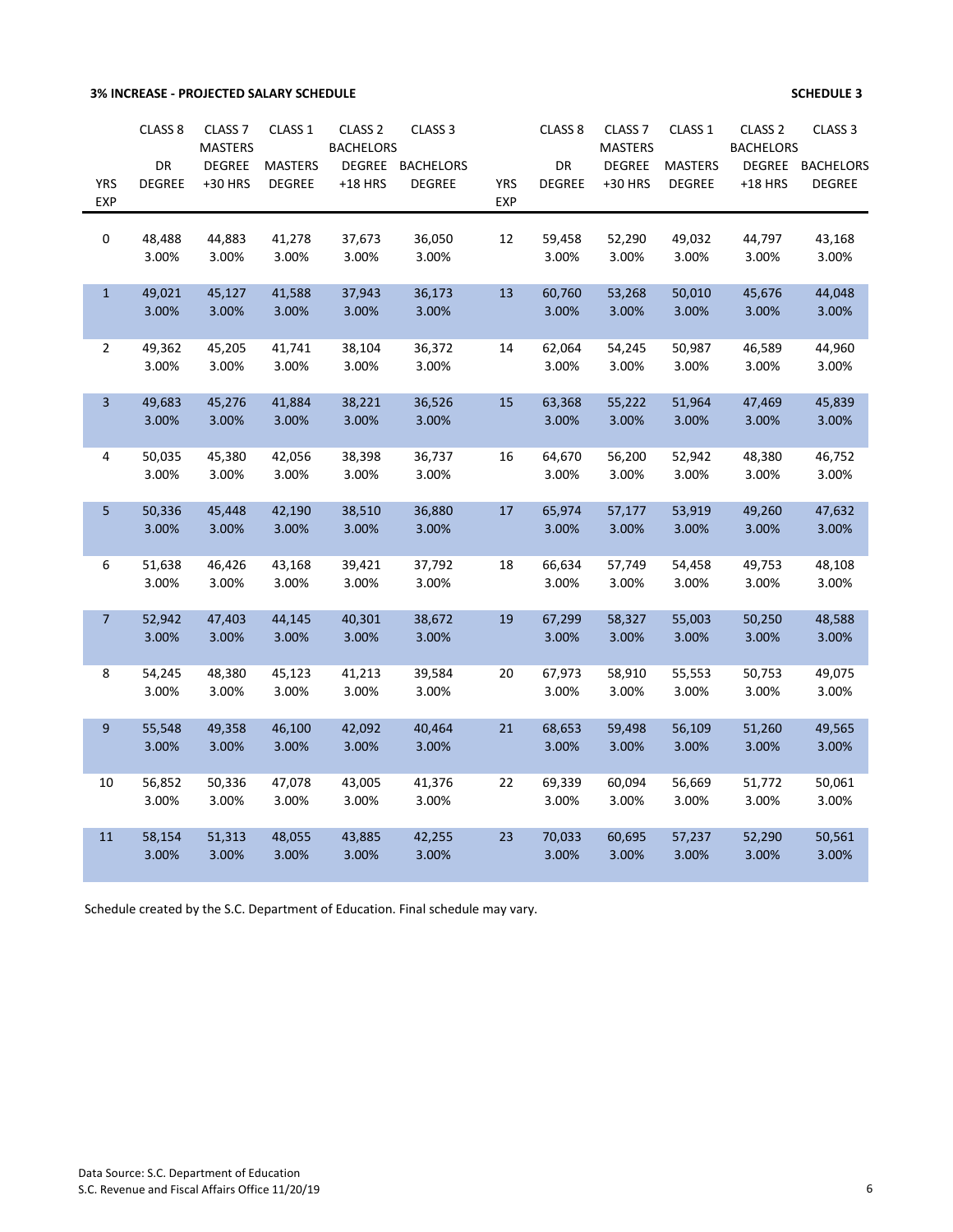#### **4% INCREASE - PROJECTED SALARY SCHEDULE 4**

|              | CLASS <sub>8</sub> | CLASS <sub>7</sub> | CLASS <sub>1</sub> | CLASS <sub>2</sub> | CLASS <sub>3</sub> |            | CLASS <sub>8</sub> | CLASS <sub>7</sub> | CLASS 1         | CLASS <sub>2</sub> | CLASS <sub>3</sub> |
|--------------|--------------------|--------------------|--------------------|--------------------|--------------------|------------|--------------------|--------------------|-----------------|--------------------|--------------------|
|              |                    | <b>MASTERS</b>     |                    | <b>BACHELORS</b>   |                    |            |                    | <b>MASTERS</b>     |                 | <b>BACHELORS</b>   |                    |
|              | DR                 | <b>DEGREE</b>      | <b>MASTERS</b>     | <b>DEGREE</b>      | <b>BACHELORS</b>   |            | DR                 | <b>DEGREE</b>      | <b>MASTERS</b>  | <b>DEGREE</b>      | <b>BACHELORS</b>   |
| <b>YRS</b>   | <b>DEGREE</b>      | +30 HRS            | <b>DEGREE</b>      | $+18$ HRS          | <b>DEGREE</b>      | <b>YRS</b> | <b>DEGREE</b>      | +30 HRS            | <b>DEGREE</b>   | $+18$ HRS          | <b>DEGREE</b>      |
| <b>EXP</b>   |                    |                    |                    |                    |                    | <b>EXP</b> |                    |                    |                 |                    |                    |
|              |                    |                    | 41,679             |                    |                    |            |                    |                    |                 |                    |                    |
| 0            | 48,959<br>4.00%    | 45,319<br>4.00%    | 4.00%              | 38,039<br>4.00%    | 36,400<br>4.00%    | 12         | 60,035<br>4.00%    | 52,798<br>4.00%    | 49,508<br>4.00% | 45,232<br>4.00%    | 43,587<br>4.00%    |
|              |                    |                    |                    |                    |                    |            |                    |                    |                 |                    |                    |
| $\mathbf{1}$ | 49,497             | 45,566             | 41,992             | 38,312             | 36,524             | 13         | 61,350             | 53,785             | 50,496          | 46,120             | 44,475             |
|              | 4.00%              | 4.00%              | 4.00%              | 4.00%              | 4.00%              |            | 4.00%              | 4.00%              | 4.00%           | 4.00%              | 4.00%              |
|              |                    |                    |                    |                    |                    |            |                    |                    |                 |                    |                    |
| 2            | 49,841             | 45,644             | 42,146             | 38,474             | 36,726             | 14         | 62,667             | 54,771             | 51,482          | 47,042             | 45,396             |
|              | 4.00%              | 4.00%              | 4.00%              | 4.00%              | 4.00%              |            | 4.00%              | 4.00%              | 4.00%           | 4.00%              | 4.00%              |
|              |                    |                    |                    |                    |                    |            |                    |                    |                 |                    |                    |
| 3            | 50,165<br>4.00%    | 45,715             | 42,290             | 38,592             | 36,880             | 15         | 63,983<br>4.00%    | 55,759<br>4.00%    | 52,469<br>4.00% | 47,930             | 46,284             |
|              |                    | 4.00%              | 4.00%              | 4.00%              | 4.00%              |            |                    |                    |                 | 4.00%              | 4.00%              |
| 4            | 50,521             | 45,821             | 42,464             | 38,771             | 37,094             | 16         | 65,298             | 56,746             | 53,456          | 48,850             | 47,206             |
|              | 4.00%              | 4.00%              | 4.00%              | 4.00%              | 4.00%              |            | 4.00%              | 4.00%              | 4.00%           | 4.00%              | 4.00%              |
|              |                    |                    |                    |                    |                    |            |                    |                    |                 |                    |                    |
| 5            | 50,825             | 45,890             | 42,600             | 38,883             | 37,238             | 17         | 66,615             | 57,732             | 54,442          | 49,738             | 48,094             |
|              | 4.00%              | 4.00%              | 4.00%              | 4.00%              | 4.00%              |            | 4.00%              | 4.00%              | 4.00%           | 4.00%              | 4.00%              |
|              |                    |                    |                    |                    |                    |            |                    |                    |                 |                    |                    |
| 6            | 52,140             | 46,877             | 43,587             | 39,804             | 38,159             | 18         | 67,281             | 58,309             | 54,987          | 50,237             | 48,575             |
|              | 4.00%              | 4.00%              | 4.00%              | 4.00%              | 4.00%              |            | 4.00%              | 4.00%              | 4.00%           | 4.00%              | 4.00%              |
| 7            | 53,456             | 47,863             | 44,573             | 40,692             | 39,048             | 19         | 67,953             | 58,893             | 55,537          | 50,738             | 49,060             |
|              | 4.00%              | 4.00%              | 4.00%              | 4.00%              | 4.00%              |            | 4.00%              | 4.00%              | 4.00%           | 4.00%              | 4.00%              |
|              |                    |                    |                    |                    |                    |            |                    |                    |                 |                    |                    |
| 8            | 54,771             | 48,850             | 45,561             | 41,613             | 39,969             | 20         | 68,633             | 59,482             | 56,092          | 51,246             | 49,552             |
|              | 4.00%              | 4.00%              | 4.00%              | 4.00%              | 4.00%              |            | 4.00%              | 4.00%              | 4.00%           | 4.00%              | 4.00%              |
|              |                    |                    |                    |                    |                    |            |                    |                    |                 |                    |                    |
| 9            | 56,088             | 49,838             | 46,548             | 42,501             | 40,857             | 21         | 69,319             | 60,076             | 56,654          | 51,758             | 50,046             |
|              | 4.00%              | 4.00%              | 4.00%              | 4.00%              | 4.00%              |            | 4.00%              | 4.00%              | 4.00%           | 4.00%              | 4.00%              |
|              |                    |                    |                    |                    |                    |            |                    |                    |                 |                    |                    |
| 10           | 57,404             | 50,825             | 47,535             | 43,423             | 41,777             | 22         | 70,013             | 60,677             | 57,220          | 52,275             | 50,547             |
|              | 4.00%              | 4.00%              | 4.00%              | 4.00%              | 4.00%              |            | 4.00%              | 4.00%              | 4.00%           | 4.00%              | 4.00%              |
| 11           | 58,719             | 51,811             | 48,521             | 44,311             | 42,666             | 23         | 70,713             | 61,284             | 57,793          | 52,798             | 51,052             |
|              | 4.00%              | 4.00%              | 4.00%              | 4.00%              | 4.00%              |            | 4.00%              | 4.00%              | 4.00%           | 4.00%              | 4.00%              |
|              |                    |                    |                    |                    |                    |            |                    |                    |                 |                    |                    |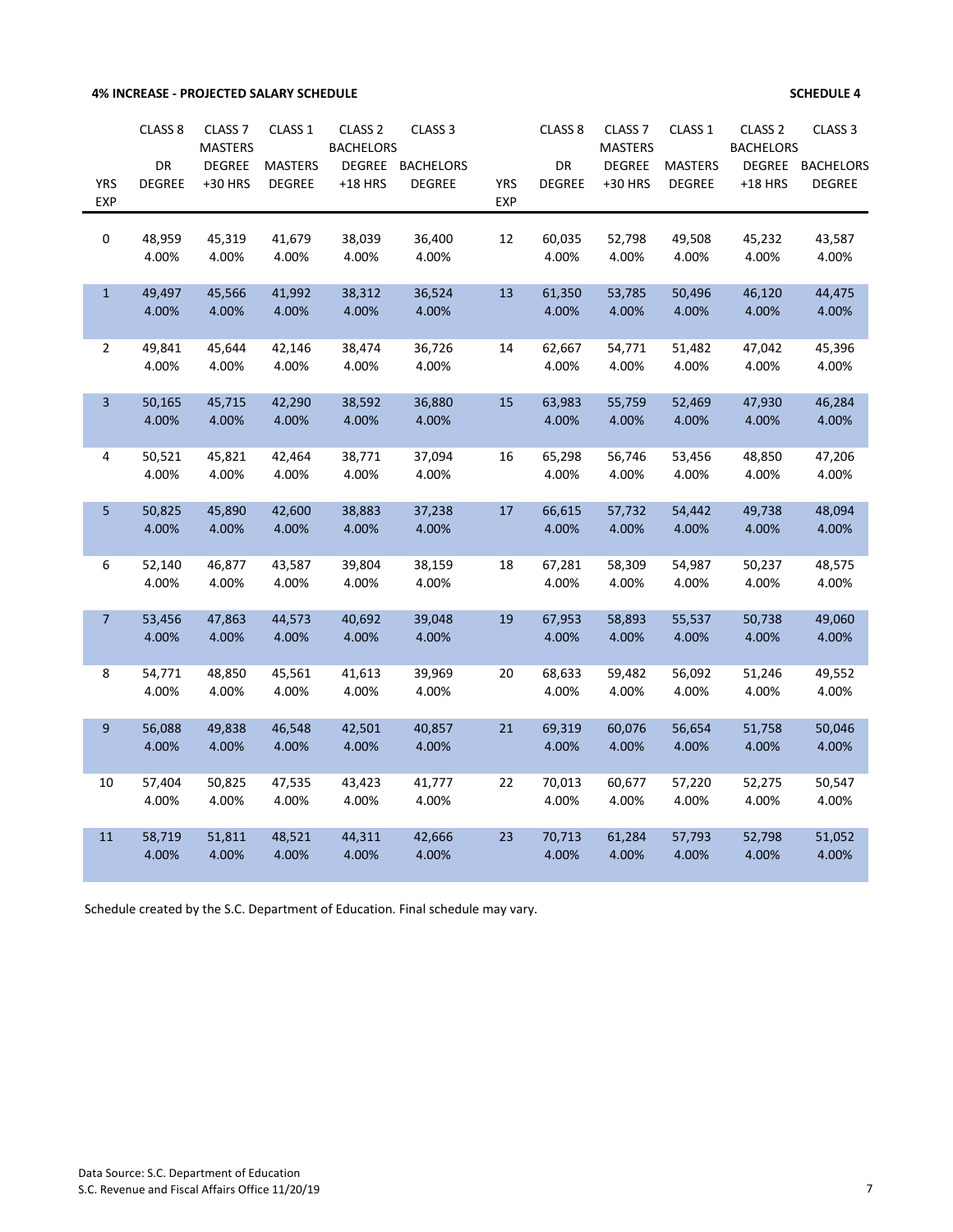### **5% INCREASE - PROJECTED SALARY SCHEDULE 6**

|                          | CLASS <sub>8</sub> | CLASS <sub>7</sub> | CLASS 1        | CLASS <sub>2</sub> | CLASS <sub>3</sub> |                          | CLASS <sub>8</sub> | CLASS <sub>7</sub> | CLASS <sub>1</sub> | CLASS <sub>2</sub> | CLASS <sub>3</sub> |
|--------------------------|--------------------|--------------------|----------------|--------------------|--------------------|--------------------------|--------------------|--------------------|--------------------|--------------------|--------------------|
|                          |                    | <b>MASTERS</b>     |                | <b>BACHELORS</b>   |                    |                          |                    | <b>MASTERS</b>     |                    | <b>BACHELORS</b>   |                    |
|                          | DR                 | <b>DEGREE</b>      | <b>MASTERS</b> | <b>DEGREE</b>      | <b>BACHELORS</b>   |                          | DR                 | <b>DEGREE</b>      | <b>MASTERS</b>     | <b>DEGREE</b>      | <b>BACHELORS</b>   |
| <b>YRS</b><br><b>EXP</b> | <b>DEGREE</b>      | +30 HRS            | <b>DEGREE</b>  | $+18$ HRS          | <b>DEGREE</b>      | <b>YRS</b><br><b>EXP</b> | <b>DEGREE</b>      | +30 HRS            | <b>DEGREE</b>      | $+18$ HRS          | <b>DEGREE</b>      |
|                          |                    |                    |                |                    |                    |                          |                    |                    |                    |                    |                    |
| 0                        | 49,429             | 45,754             | 42,079         | 38,404             | 36,750             | 12                       | 60,613             | 53,306             | 49,984             | 45,667             | 44,007             |
|                          | 5.00%              | 5.00%              | 5.00%          | 5.00%              | 5.00%              |                          | 5.00%              | 5.00%              | 5.00%              | 5.00%              | 5.00%              |
|                          |                    |                    |                |                    |                    |                          |                    |                    |                    |                    |                    |
| $\mathbf{1}$             | 49,972             | 46,003             | 42,395         | 38,679             | 36,875             | 13                       | 61,940             | 54,302             | 50,981             | 46,563             | 44,903             |
|                          | 5.00%              | 5.00%              | 5.00%          | 5.00%              | 5.00%              |                          | 5.00%              | 5.00%              | 5.00%              | 5.00%              | 5.00%              |
|                          |                    |                    |                |                    |                    |                          |                    |                    |                    |                    |                    |
| $\overline{2}$           | 50,321             | 46,083             | 42,552         | 38,844             | 37,079             | 14                       | 63,269             | 55,298             | 51,977             | 47,494             | 45,833             |
|                          | 5.00%              | 5.00%              | 5.00%          | 5.00%              | 5.00%              |                          | 5.00%              | 5.00%              | 5.00%              | 5.00%              | 5.00%              |
|                          |                    |                    |                |                    |                    |                          |                    |                    |                    |                    |                    |
| $\overline{3}$           | 50,648             | 46,154             | 42,697         | 38,963             | 37,235             | 15                       | 64,598             | 56,295             | 52,973             | 48,390             | 46,729             |
|                          | 5.00%              | 5.00%              | 5.00%          | 5.00%              | 5.00%              |                          | 5.00%              | 5.00%              | 5.00%              | 5.00%              | 5.00%              |
|                          |                    |                    |                |                    |                    |                          |                    |                    |                    |                    |                    |
| 4                        | 51,006             | 46,261             | 42,872         | 39,144             | 37,450             | 16                       | 65,926             | 57,291             | 53,970             | 49,320             | 47,660             |
|                          | 5.00%              | 5.00%              | 5.00%          | 5.00%              | 5.00%              |                          | 5.00%              | 5.00%              | 5.00%              | 5.00%              | 5.00%              |
| 5                        | 51,313             | 46,331             | 43,010         | 39,257             | 37,596             | 17                       | 67,255             | 58,287             | 54,966             | 50,217             | 48,557             |
|                          | 5.00%              | 5.00%              | 5.00%          | 5.00%              | 5.00%              |                          | 5.00%              | 5.00%              | 5.00%              | 5.00%              | 5.00%              |
|                          |                    |                    |                |                    |                    |                          |                    |                    |                    |                    |                    |
| 6                        | 52,641             | 47,328             | 44,007         | 40,187             | 38,526             | 18                       | 67,928             | 58,870             | 55,516             | 50,720             | 49,042             |
|                          | 5.00%              | 5.00%              | 5.00%          | 5.00%              | 5.00%              |                          | 5.00%              | 5.00%              | 5.00%              | 5.00%              | 5.00%              |
|                          |                    |                    |                |                    |                    |                          |                    |                    |                    |                    |                    |
| $\overline{7}$           | 53,970             | 48,323             | 45,002         | 41,084             | 39,423             | 19                       | 68,606             | 59,459             | 56,071             | 51,226             | 49,532             |
|                          | 5.00%              | 5.00%              | 5.00%          | 5.00%              | 5.00%              |                          | 5.00%              | 5.00%              | 5.00%              | 5.00%              | 5.00%              |
|                          |                    |                    |                |                    |                    |                          |                    |                    |                    |                    |                    |
| 8                        | 55,298             | 49,320             | 45,999         | 42,013             | 40,353             | 20                       | 69,293             | 60,054             | 56,632             | 51,739             | 50,028             |
|                          | 5.00%              | 5.00%              | 5.00%          | 5.00%              | 5.00%              |                          | 5.00%              | 5.00%              | 5.00%              | 5.00%              | 5.00%              |
|                          |                    |                    |                |                    |                    |                          |                    |                    |                    |                    |                    |
| $9\,$                    | 56,627             | 50,317             | 46,996         | 42,910             | 41,250             | 21                       | 69,986             | 60,654             | 57,198             | 52,256             | 50,528             |
|                          | 5.00%              | 5.00%              | 5.00%          | 5.00%              | 5.00%              |                          | 5.00%              | 5.00%              | 5.00%              | 5.00%              | 5.00%              |
| 10                       | 57,956             | 51,313             | 47,992         | 43,840             | 42,179             | 22                       | 70,686             | 61,261             | 57,770             | 52,778             | 51,033             |
|                          | 5.00%              | 5.00%              | 5.00%          | 5.00%              | 5.00%              |                          | 5.00%              | 5.00%              | 5.00%              | 5.00%              | 5.00%              |
|                          |                    |                    |                |                    |                    |                          |                    |                    |                    |                    |                    |
| 11                       | 59,284             | 52,309             | 48,988         | 44,737             | 43,076             | 23                       | 71,393             | 61,873             | 58,348             | 53,306             | 51,543             |
|                          | 5.00%              | 5.00%              | 5.00%          | 5.00%              | 5.00%              |                          | 5.00%              | 5.00%              | 5.00%              | 5.00%              | 5.00%              |
|                          |                    |                    |                |                    |                    |                          |                    |                    |                    |                    |                    |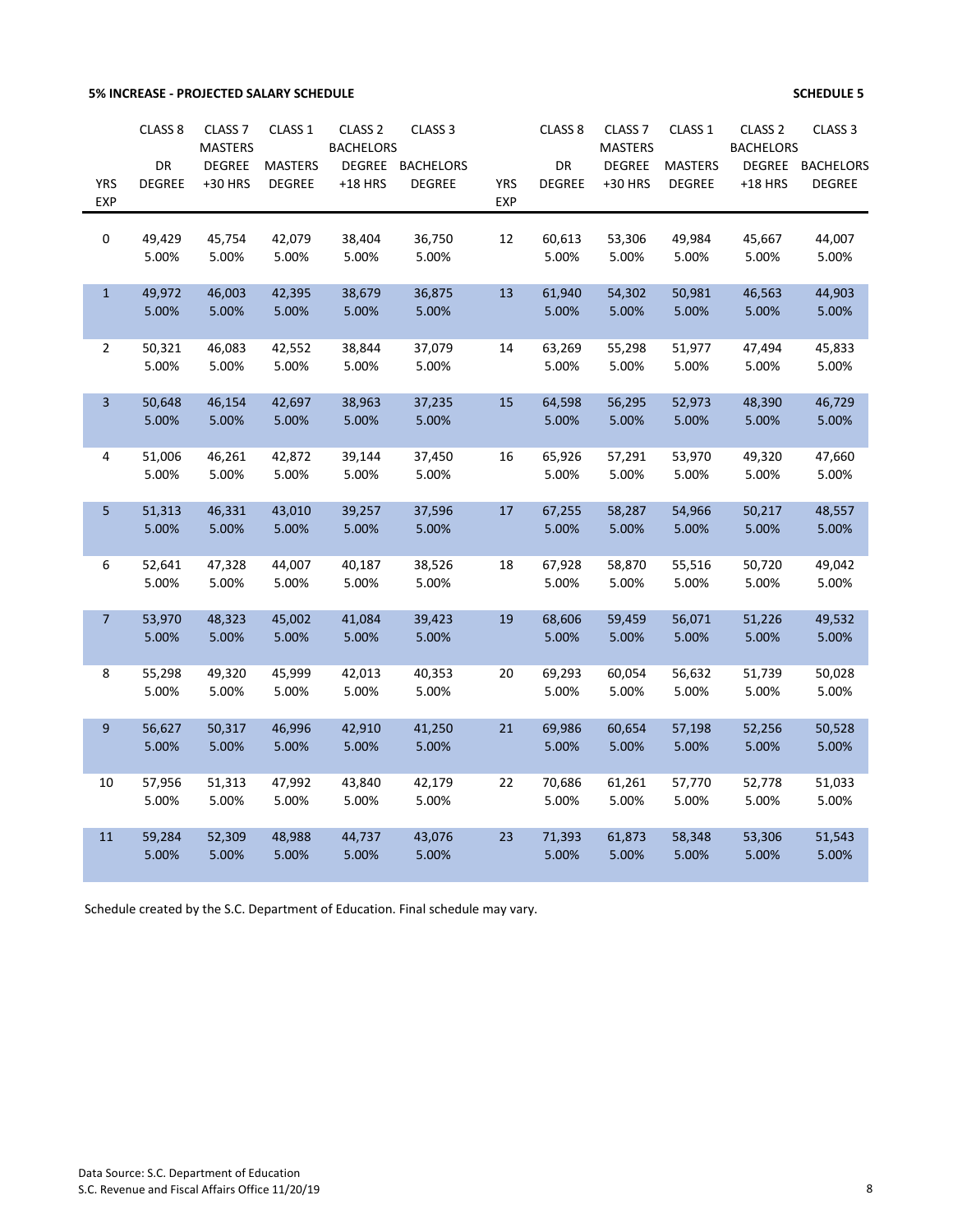### **\$1,000 INCREASE - PROJECTED SALARY SCHEDULE SCHEDULE 6**

|                | CLASS <sub>8</sub> | CLASS <sub>7</sub>              | CLASS 1        | CLASS <sub>2</sub>                | CLASS <sub>3</sub> |            | CLASS <sub>8</sub> | CLASS <sub>7</sub>              | CLASS 1        | CLASS <sub>2</sub>                | CLASS <sub>3</sub> |
|----------------|--------------------|---------------------------------|----------------|-----------------------------------|--------------------|------------|--------------------|---------------------------------|----------------|-----------------------------------|--------------------|
|                | DR                 | <b>MASTERS</b><br><b>DEGREE</b> | <b>MASTERS</b> | <b>BACHELORS</b><br><b>DEGREE</b> | <b>BACHELORS</b>   |            | <b>DR</b>          | <b>MASTERS</b><br><b>DEGREE</b> | <b>MASTERS</b> | <b>BACHELORS</b><br><b>DEGREE</b> | <b>BACHELORS</b>   |
| <b>YRS</b>     | <b>DEGREE</b>      | +30 HRS                         | <b>DEGREE</b>  | $+18$ HRS                         | <b>DEGREE</b>      | <b>YRS</b> | <b>DEGREE</b>      | +30 HRS                         | <b>DEGREE</b>  | $+18$ HRS                         | <b>DEGREE</b>      |
| <b>EXP</b>     |                    |                                 |                |                                   |                    | <b>EXP</b> |                    |                                 |                |                                   |                    |
|                |                    |                                 |                |                                   |                    |            |                    |                                 |                |                                   |                    |
| $\mathbf 0$    | 48,076             | 44,576                          | 41,076         | 37,576                            | 36,000             | 12         | 58,726             | 51,767                          | 48,604         | 44,492                            | 42,911             |
|                | 2.12%              | 2.29%                           | 2.50%          | 2.73%                             | 2.86%              |            | 1.73%              | 1.97%                           | 2.10%          | 2.30%                             | 2.39%              |
|                |                    |                                 |                |                                   |                    |            |                    |                                 |                |                                   |                    |
| 1              | 48,593             | 44,813                          | 41,377         | 37,838                            | 36,119             | 13         | 59,991             | 52,716                          | 49,553         | 45,346                            | 43,765             |
|                | 2.10%              | 2.28%                           | 2.48%          | 2.71%                             | 2.85%              |            | 1.70%              | 1.93%                           | 2.06%          | 2.25%                             | 2.34%              |
|                |                    |                                 |                |                                   |                    |            |                    |                                 |                |                                   |                    |
| $\overline{2}$ | 48,924             | 44,888                          | 41,525         | 37,994                            | 36,313             | 14         | 61,256             | 53,665                          | 50,501         | 46,232                            | 44,650             |
|                | 2.09%              | 2.28%                           | 2.47%          | 2.70%                             | 2.83%              |            | 1.66%              | 1.90%                           | 2.02%          | 2.21%                             | 2.29%              |
|                |                    |                                 |                |                                   |                    |            |                    |                                 |                |                                   |                    |
| 3              | 49,236             | 44,957                          | 41,664         | 38,107                            | 36,462             | 15         | 62,522             | 54,614                          | 51,451         | 47,086                            | 45,504             |
|                | 2.07%              | 2.27%                           | 2.46%          | 2.69%                             | 2.82%              |            | 1.63%              | 1.87%                           | 1.98%          | 2.17%                             | 2.25%              |
|                |                    |                                 |                |                                   |                    |            |                    |                                 |                |                                   |                    |
| $\overline{4}$ | 49,578             | 45,058                          | 41,831         | 38,280                            | 36,667             | 16         | 63,787             | 55,563                          | 52,400         | 47,971                            | 46,390             |
|                | 2.06%              | 2.27%                           | 2.45%          | 2.68%                             | 2.80%              |            | 1.59%              | 1.83%                           | 1.95%          | 2.13%                             | 2.20%              |
|                |                    |                                 |                |                                   |                    |            |                    |                                 |                |                                   |                    |
| 5              | 49,870             | 45,125                          | 41,962         | 38,388                            | 36,806             | 17         | 65,052             | 56,511                          | 53,348         | 48,825                            | 47,244             |
|                | 2.05%              | 2.27%                           | 2.44%          | 2.67%                             | 2.79%              |            | 1.56%              | 1.80%                           | 1.91%          | 2.09%                             | 2.16%              |
|                |                    |                                 |                |                                   |                    |            |                    |                                 |                |                                   |                    |
| 6              | 51,134             | 46,074                          | 42,911         | 39,273                            | 37,691             | 18         | 65,693             | 57,067                          | 53,872         | 49,304                            | 47,706             |
|                | 1.99%              | 2.22%                           | 2.39%          | 2.61%                             | 2.73%              |            | 1.55%              | 1.78%                           | 1.89%          | 2.07%                             | 2.14%              |
|                |                    |                                 |                |                                   |                    |            |                    |                                 |                |                                   |                    |
| 7 <sup>1</sup> | 52,400             | 47,022                          | 43,859         | 40,127                            | 38,546             | 19         | 66,339             | 57,628                          | 54,401         | 49,787                            | 48,173             |
|                | 1.95%              | 2.17%                           | 2.33%          | 2.56%                             | 2.66%              |            | 1.53%              | 1.77%                           | 1.87%          | 2.05%                             | 2.12%              |
| 8              | 53,665             | 47,971                          | 44,808         | 41,012                            | 39,431             | 20         | 66,993             | 58,194                          | 54,935         | 50,275                            | 48,646             |
|                | 1.90%              | 2.13%                           | 2.28%          | 2.50%                             | 2.60%              |            | 1.52%              | 1.75%                           | 1.85%          | 2.03%                             | 2.10%              |
|                |                    |                                 |                |                                   |                    |            |                    |                                 |                |                                   |                    |
| 9              | 54,930             | 48,921                          | 45,757         | 41,866                            | 40,285             | 21         | 67,653             | 58,765                          | 55,474         | 50,767                            | 49,121             |
|                | 1.85%              | 2.09%                           | 2.23%          | 2.45%                             | 2.55%              |            | 1.50%              | 1.73%                           | 1.84%          | 2.01%                             | 2.08%              |
|                |                    |                                 |                |                                   |                    |            |                    |                                 |                |                                   |                    |
| 10             | 56,196             | 49,870                          | 46,707         | 42,753                            | 41,171             | 22         | 68,320             | 59,343                          | 56,019         | 51,264                            | 49,603             |
|                | 1.81%              | 2.05%                           | 2.19%          | 2.40%                             | 2.49%              |            | 1.49%              | 1.71%                           | 1.82%          | 1.99%                             | 2.06%              |
|                |                    |                                 |                |                                   |                    |            |                    |                                 |                |                                   |                    |
| 11             | 57,460             | 50,818                          | 47,655         | 43,606                            | 42,024             | 23         | 68,993             | 59,927                          | 56,570         | 51,767                            | 50,089             |
|                | 1.77%              | 2.01%                           | 2.14%          | 2.35%                             | 2.44%              |            | 1.47%              | 1.70%                           | 1.80%          | 1.97%                             | 2.04%              |
|                |                    |                                 |                |                                   |                    |            |                    |                                 |                |                                   |                    |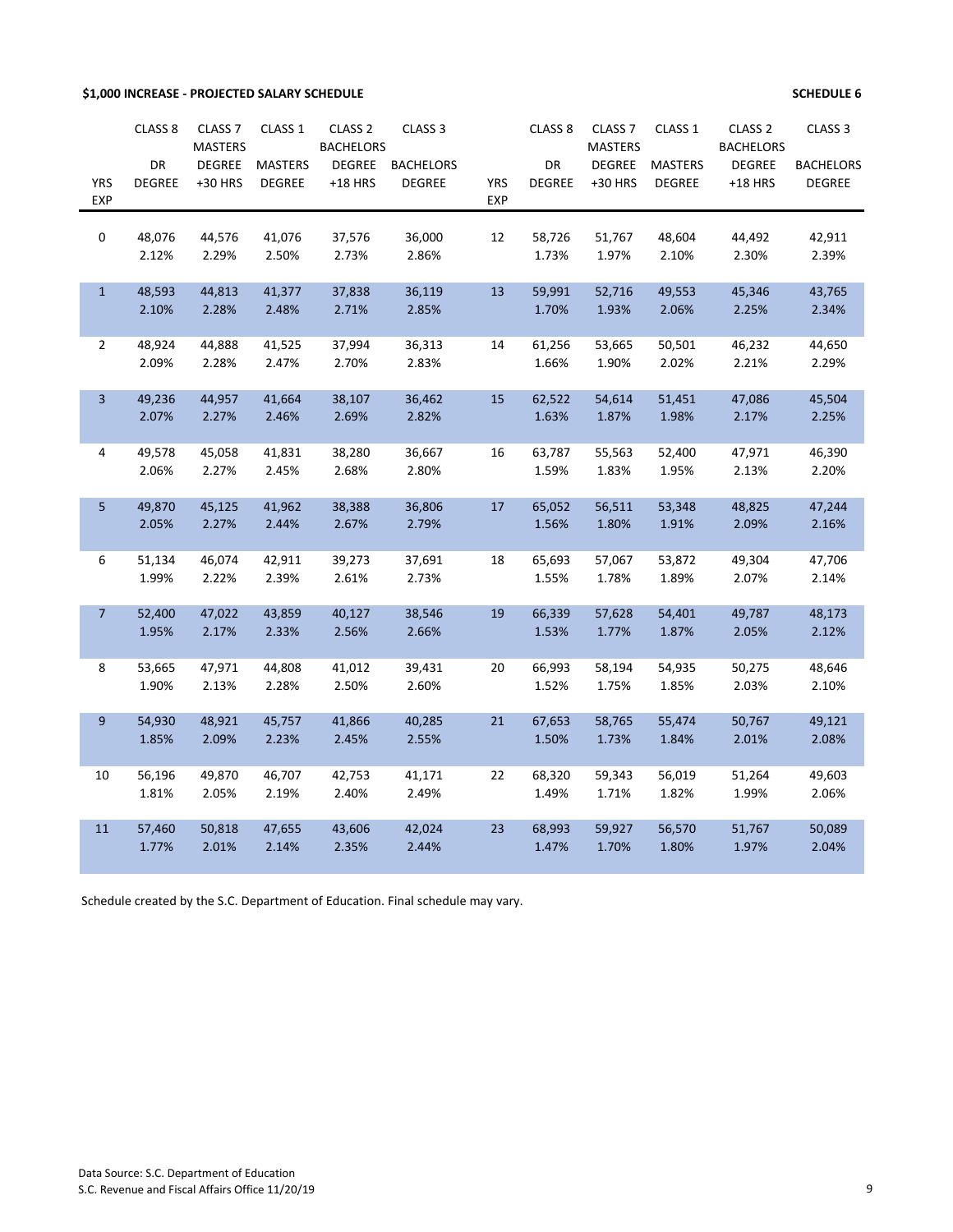**\$2,000 INCREASE - PROJECTED SALARY SCHEDULE SCHEDULE 7**

|                         | CLASS <sub>8</sub> | CLASS <sub>7</sub><br><b>MASTERS</b> | CLASS 1        | CLASS <sub>2</sub><br><b>BACHELORS</b> | CLASS <sub>3</sub> |            | CLASS <sub>8</sub> | CLASS <sub>7</sub><br><b>MASTERS</b> | CLASS 1        | CLASS <sub>2</sub><br><b>BACHELORS</b> | CLASS <sub>3</sub> |
|-------------------------|--------------------|--------------------------------------|----------------|----------------------------------------|--------------------|------------|--------------------|--------------------------------------|----------------|----------------------------------------|--------------------|
|                         | DR                 | <b>DEGREE</b>                        | <b>MASTERS</b> | <b>DEGREE</b>                          | <b>BACHELORS</b>   |            | DR                 | <b>DEGREE</b>                        | <b>MASTERS</b> | <b>DEGREE</b>                          | <b>BACHELORS</b>   |
| <b>YRS</b>              | <b>DEGREE</b>      | +30 HRS                              | <b>DEGREE</b>  | $+18$ HRS                              | <b>DEGREE</b>      | <b>YRS</b> | <b>DEGREE</b>      | +30 HRS                              | <b>DEGREE</b>  | $+18$ HRS                              | <b>DEGREE</b>      |
| <b>EXP</b>              |                    |                                      |                |                                        |                    | <b>EXP</b> |                    |                                      |                |                                        |                    |
|                         |                    |                                      |                |                                        |                    |            |                    |                                      |                |                                        |                    |
| $\boldsymbol{0}$        | 49,076             | 45,576                               | 42,076         | 38,576                                 | 37,000             | 12         | 59,726             | 52,767                               | 49,604         | 45,492                                 | 43,911             |
|                         | 4.25%              | 4.59%                                | 4.99%          | 5.47%                                  | 5.71%              |            | 3.46%              | 3.94%                                | 4.20%          | 4.60%                                  | 4.77%              |
| $\mathbf{1}$            | 49,593             | 45,813                               | 42,377         | 38,838                                 | 37,119             | 13         | 60,991             | 53,716                               | 50,553         | 46,346                                 | 44,765             |
|                         | 4.20%              | 4.56%                                | 4.95%          | 5.43%                                  | 5.69%              |            | 3.39%              | 3.87%                                | 4.12%          | 4.51%                                  | 4.68%              |
|                         |                    |                                      |                |                                        |                    |            |                    |                                      |                |                                        |                    |
| $\overline{2}$          | 49,924             | 45,888                               | 42,525         | 38,994                                 | 37,313             | 14         | 62,256             | 54,665                               | 51,501         | 47,232                                 | 45,650             |
|                         | 4.17%              | 4.56%                                | 4.94%          | 5.41%                                  | 5.66%              |            | 3.32%              | 3.80%                                | 4.04%          | 4.42%                                  | 4.58%              |
| $\overline{\mathbf{3}}$ | 50,236             | 45,957                               | 42,664         | 39,107                                 | 37,462             | 15         | 63,522             | 55,614                               | 52,451         | 48,086                                 | 46,504             |
|                         | 4.15%              | 4.55%                                | 4.92%          | 5.39%                                  | 5.64%              |            | 3.25%              | 3.73%                                | 3.96%          | 4.34%                                  | 4.49%              |
|                         |                    |                                      |                |                                        |                    |            |                    |                                      |                |                                        |                    |
| 4                       | 50,578             | 46,058                               | 42,831         | 39,280                                 | 37,667             | 16         | 64,787             | 56,563                               | 53,400         | 48,971                                 | 47,390             |
|                         | 4.12%              | 4.54%                                | 4.90%          | 5.36%                                  | 5.61%              |            | 3.19%              | 3.67%                                | 3.89%          | 4.26%                                  | 4.41%              |
| 5                       | 50,870             | 46,125                               | 42,962         | 39,388                                 | 37,806             | 17         | 66,052             | 57,511                               | 54,348         | 49,825                                 | 48,244             |
|                         | 4.09%              | 4.53%                                | 4.88%          | 5.35%                                  | 5.59%              |            | 3.12%              | 3.60%                                | 3.82%          | 4.18%                                  | 4.32%              |
|                         |                    |                                      |                |                                        |                    |            |                    |                                      |                |                                        |                    |
| 6                       | 52,134             | 47,074                               | 43,911         | 40,273                                 | 38,691             | 18         | 66,693             | 58,067                               | 54,872         | 50,304                                 | 48,706             |
|                         | 3.99%              | 4.44%                                | 4.77%          | 5.23%                                  | 5.45%              |            | 3.09%              | 3.57%                                | 3.78%          | 4.14%                                  | 4.28%              |
|                         |                    |                                      |                |                                        |                    |            |                    |                                      |                |                                        |                    |
| $\overline{7}$          | 53,400             | 48,022                               | 44,859         | 41,127                                 | 39,546             | 19         | 67,339             | 58,628                               | 55,401         | 50,787                                 | 49,173             |
|                         | 3.89%              | 4.35%                                | 4.67%          | 5.11%                                  | 5.33%              |            | 3.06%              | 3.53%                                | 3.75%          | 4.10%                                  | 4.24%              |
| 8                       | 54,665             | 48,971                               | 45,808         | 42,012                                 | 40,431             | 20         | 67,993             | 59,194                               | 55,935         | 51,275                                 | 49,646             |
|                         | 3.80%              | 4.26%                                | 4.57%          | 5.00%                                  | 5.20%              |            | 3.03%              | 3.50%                                | 3.71%          | 4.06%                                  | 4.20%              |
|                         |                    |                                      |                |                                        |                    |            |                    |                                      |                |                                        |                    |
| $9\,$                   | 55,930             | 49,921                               | 46,757         | 42,866                                 | 41,285             | 21         | 68,653             | 59,765                               | 56,474         | 51,767                                 | 50,121             |
|                         | 3.71%              | 4.17%                                | 4.47%          | 4.89%                                  | 5.09%              |            | 3.00%              | 3.46%                                | 3.67%          | 4.02%                                  | 4.16%              |
| 10                      | 57,196             | 50,870                               | 47,707         | 43,753                                 | 42,171             | 22         | 69,320             | 60,343                               | 57,019         | 52,264                                 | 50,603             |
|                         | 3.62%              | 4.09%                                | 4.38%          | 4.79%                                  | 4.98%              |            | 2.97%              | 3.43%                                | 3.64%          | 3.98%                                  | 4.11%              |
|                         |                    |                                      |                |                                        |                    |            |                    |                                      |                |                                        |                    |
| 11                      | 58,460             | 51,818                               | 48,655         | 44,606                                 | 43,024             | 23         | 69,993             | 60,927                               | 57,570         | 52,767                                 | 51,089             |
|                         | 3.54%              | 4.01%                                | 4.29%          | 4.69%                                  | 4.88%              |            | 2.94%              | 3.39%                                | 3.60%          | 3.94%                                  | 4.07%              |
|                         |                    |                                      |                |                                        |                    |            |                    |                                      |                |                                        |                    |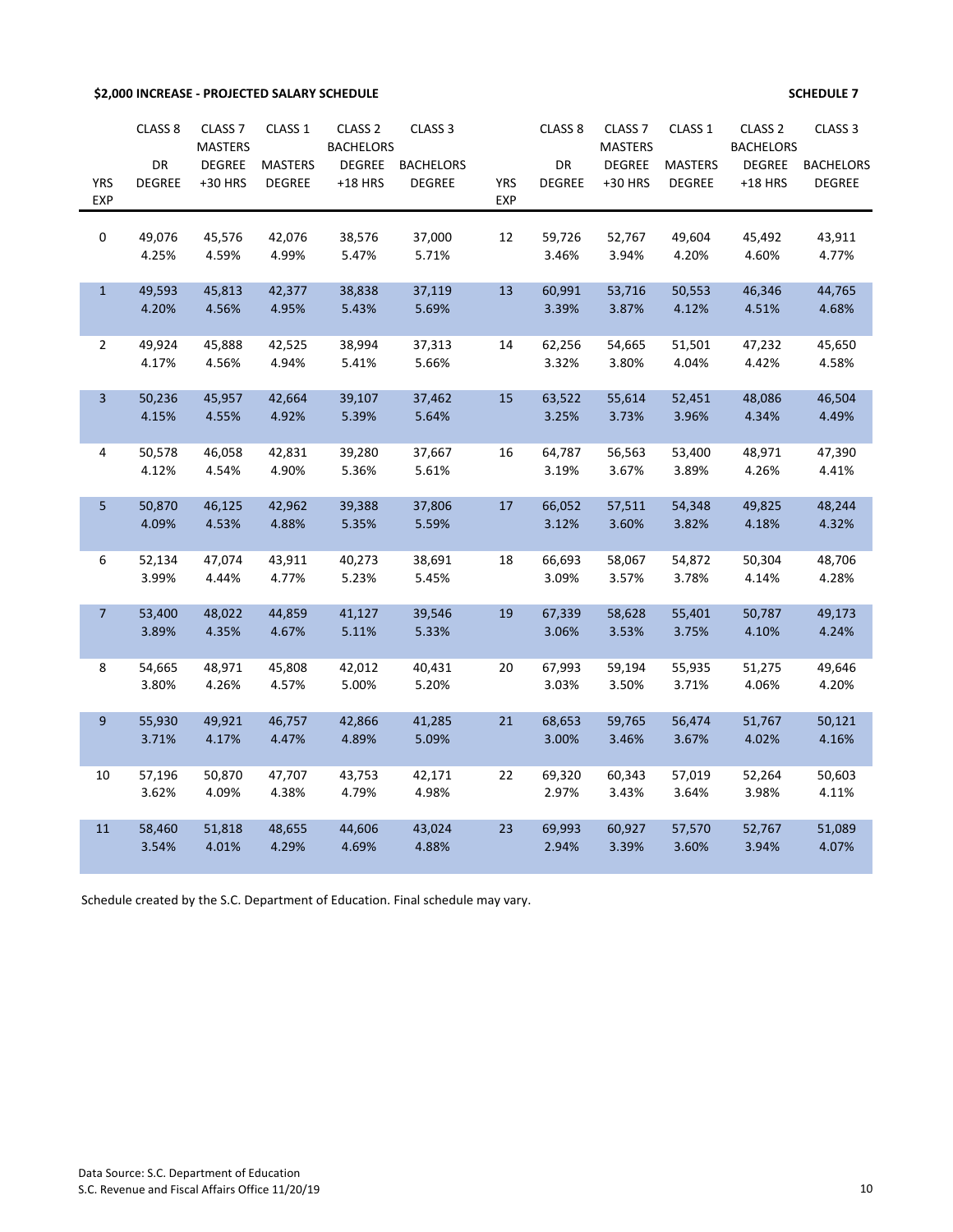### **\$2,500 INCREASE - PROJECTED SALARY SCHEDULE SCHEDULE 8**

|                | CLASS <sub>8</sub> | CLASS <sub>7</sub> | CLASS 1        | CLASS <sub>2</sub> | CLASS <sub>3</sub> |            | CLASS <sub>8</sub> | CLASS <sub>7</sub> | CLASS 1        | CLASS <sub>2</sub> | CLASS <sub>3</sub> |
|----------------|--------------------|--------------------|----------------|--------------------|--------------------|------------|--------------------|--------------------|----------------|--------------------|--------------------|
|                |                    | <b>MASTERS</b>     |                | <b>BACHELORS</b>   |                    |            |                    | <b>MASTERS</b>     |                | <b>BACHELORS</b>   |                    |
|                | DR                 | <b>DEGREE</b>      | <b>MASTERS</b> | <b>DEGREE</b>      | <b>BACHELORS</b>   |            | DR                 | <b>DEGREE</b>      | <b>MASTERS</b> | <b>DEGREE</b>      | <b>BACHELORS</b>   |
| <b>YRS</b>     | <b>DEGREE</b>      | +30 HRS            | <b>DEGREE</b>  | $+18$ HRS          | <b>DEGREE</b>      | <b>YRS</b> | <b>DEGREE</b>      | +30 HRS            | <b>DEGREE</b>  | $+18$ HRS          | <b>DEGREE</b>      |
| <b>EXP</b>     |                    |                    |                |                    |                    | <b>EXP</b> |                    |                    |                |                    |                    |
|                |                    |                    |                |                    |                    |            |                    |                    |                |                    |                    |
| 0              | 49,576             | 46,076             | 42,576         | 39,076             | 37,500             | 12         | 60,226             | 53,267             | 50,104         | 45,992             | 44,411             |
|                | 5.31%              | 5.74%              | 6.24%          | 6.84%              | 7.14%              |            | 4.33%              | 4.92%              | 5.25%          | 5.75%              | 5.97%              |
|                |                    |                    |                |                    |                    |            |                    |                    |                |                    |                    |
| $\mathbf{1}$   | 50,093             | 46,313             | 42,877         | 39,338             | 37,619             | 13         | 61,491             | 54,216             | 51,053         | 46,846             | 45,265             |
|                | 5.25%              | 5.71%              | 6.19%          | 6.79%              | 7.12%              |            | 4.24%              | 4.83%              | 5.15%          | 5.64%              | 5.85%              |
|                |                    |                    |                |                    |                    |            |                    |                    |                |                    |                    |
| $\overline{2}$ | 50,424             | 46,388             | 43,025         | 39,494             | 37,813             | 14         | 62,756             | 55,165             | 52,001         | 47,732             | 46,150             |
|                | 5.22%              | 5.70%              | 6.17%          | 6.76%              | 7.08%              |            | 4.15%              | 4.75%              | 5.05%          | 5.53%              | 5.73%              |
|                |                    |                    |                |                    |                    |            |                    |                    |                |                    |                    |
| $\overline{3}$ | 50,736             | 46,457             | 43,164         | 39,607             | 37,962             | 15         | 64,022             | 56,114             | 52,951         | 48,586             | 47,004             |
|                | 5.18%              | 5.69%              | 6.15%          | 6.74%              | 7.05%              |            | 4.06%              | 4.66%              | 4.96%          | 5.42%              | 5.62%              |
|                |                    |                    |                |                    |                    |            |                    |                    |                |                    |                    |
| 4              | 51,078             | 46,558             | 43,331         | 39,780             | 38,167             | 16         | 65,287             | 57,063             | 53,900         | 49,471             | 47,890             |
|                | 5.15%              | 5.67%              | 6.12%          | 6.71%              | 7.01%              |            | 3.98%              | 4.58%              | 4.86%          | 5.32%              | 5.51%              |
|                |                    |                    |                |                    |                    |            |                    |                    |                |                    |                    |
| 5              | 51,370             | 46,625             | 43,462         | 39,888             | 38,306             | 17         | 66,552             | 58,011             | 54,848         | 50,325             | 48,744             |
|                | 5.12%              | 5.67%              | 6.10%          | 6.69%              | 6.98%              |            | 3.90%              | 4.50%              | 4.78%          | 5.23%              | 5.41%              |
|                |                    |                    |                |                    |                    |            |                    |                    |                |                    |                    |
| 6              | 52,634             | 47,574             | 44,411         | 40,773             | 39,191             | 18         | 67,193             | 58,567             | 55,372         | 50,804             | 49,206             |
|                | 4.99%              | 5.55%              | 5.97%          | 6.53%              | 6.81%              |            | 3.86%              | 4.46%              | 4.73%          | 5.18%              | 5.35%              |
|                |                    |                    |                |                    |                    |            |                    |                    |                |                    |                    |
| 7 <sup>1</sup> | 53,900             | 48,522             | 45,359         | 41,627             | 40,046             | 19         | 67,839             | 59,128             | 55,901         | 51,287             | 49,673             |
|                | 4.86%              | 5.43%              | 5.83%          | 6.39%              | 6.66%              |            | 3.83%              | 4.41%              | 4.68%          | 5.12%              | 5.30%              |
|                |                    |                    |                |                    |                    |            |                    |                    |                |                    |                    |
| 8              | 55,165             | 49,471             | 46,308         | 42,512             | 40,931             | 20         | 68,493             | 59,694             | 56,435         | 51,775             | 50,146             |
|                | 4.75%              | 5.32%              | 5.71%          | 6.25%              | 6.51%              |            | 3.79%              | 4.37%              | 4.64%          | 5.07%              | 5.25%              |
|                |                    |                    |                |                    |                    |            |                    |                    |                |                    |                    |
| $\overline{9}$ | 56,430             | 50,421             | 47,257         | 43,366             | 41,785             | 21         | 69,153             | 60,265             | 56,974         | 52,267             | 50,621             |
|                | 4.64%              | 5.22%              | 5.59%          | 6.12%              | 6.36%              |            | 3.75%              | 4.33%              | 4.59%          | 5.02%              | 5.20%              |
|                |                    |                    |                |                    |                    |            |                    |                    |                |                    |                    |
| 10             | 57,696             | 51,370             | 48,207         | 44,253             | 42,671             | 22         | 69,820             | 60,843             | 57,519         | 52,764             | 51,103             |
|                | 4.53%              | 5.12%              | 5.47%          | 5.99%              | 6.22%              |            | 3.71%              | 4.29%              | 4.54%          | 4.97%              | 5.14%              |
|                |                    |                    |                |                    |                    |            |                    |                    |                |                    |                    |
| 11             | 58,960             | 52,318             | 49,155         | 45,106             | 43,524             | 23         | 70,493             | 61,427             | 58,070         | 53,267             | 51,589             |
|                | 4.43%              | 5.02%              | 5.36%          | 5.87%              | 6.09%              |            | 3.68%              | 4.24%              | 4.50%          | 4.92%              | 5.09%              |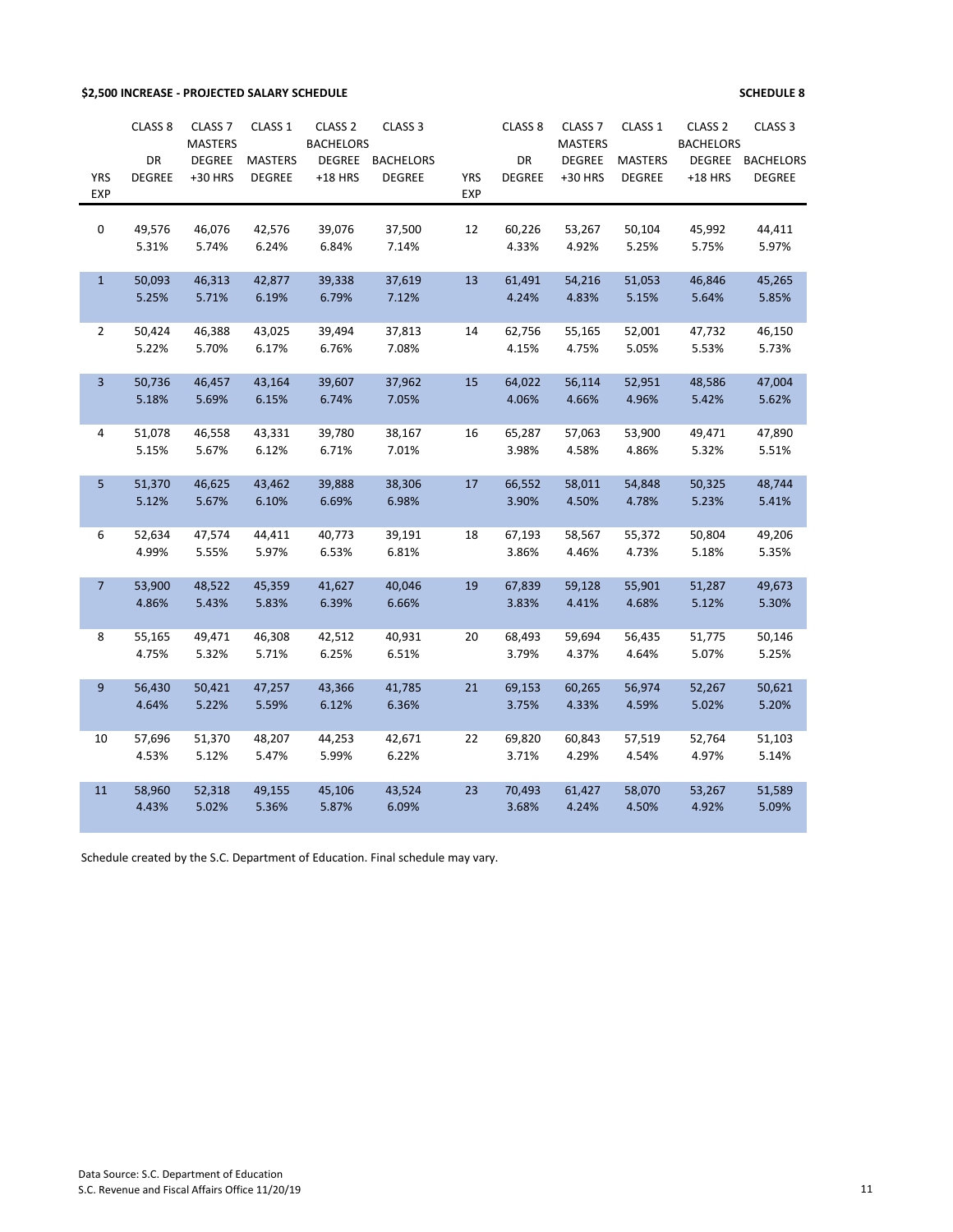### **\$3,000 INCREASE - PROJECTED SALARY SCHEDULE SCHEDULE 9**

|                          | CLASS <sub>8</sub><br><b>DR</b> | CLASS <sub>7</sub><br><b>MASTERS</b><br><b>DEGREE</b> | CLASS 1<br><b>MASTERS</b> | CLASS <sub>2</sub><br><b>BACHELORS</b><br><b>DEGREE</b> | CLASS <sub>3</sub><br><b>BACHELORS</b> |                          | CLASS <sub>8</sub><br>DR | CLASS <sub>7</sub><br><b>MASTERS</b><br><b>DEGREE</b> | CLASS 1<br><b>MASTERS</b> | CLASS <sub>2</sub><br><b>BACHELORS</b><br><b>DEGREE</b> | CLASS <sub>3</sub><br><b>BACHELORS</b> |
|--------------------------|---------------------------------|-------------------------------------------------------|---------------------------|---------------------------------------------------------|----------------------------------------|--------------------------|--------------------------|-------------------------------------------------------|---------------------------|---------------------------------------------------------|----------------------------------------|
| <b>YRS</b><br><b>EXP</b> | <b>DEGREE</b>                   | +30 HRS                                               | <b>DEGREE</b>             | $+18$ HRS                                               | <b>DEGREE</b>                          | <b>YRS</b><br><b>EXP</b> | <b>DEGREE</b>            | +30 HRS                                               | <b>DEGREE</b>             | $+18$ HRS                                               | <b>DEGREE</b>                          |
| 0                        | 50,076<br>6.37%                 | 46,576<br>6.88%                                       | 43,076<br>7.49%           | 39,576<br>8.20%                                         | 38,000<br>8.57%                        | 12                       | 60,726<br>5.20%          | 53,767<br>5.91%                                       | 50,604<br>6.30%           | 46,492<br>6.90%                                         | 44,911<br>7.16%                        |
| $\mathbf{1}$             | 50,593<br>6.30%                 | 46,813<br>6.85%                                       | 43,377<br>7.43%           | 39,838<br>8.14%                                         | 38,119<br>8.54%                        | 13                       | 61,991<br>5.09%          | 54,716<br>5.80%                                       | 51,553<br>6.18%           | 47,346<br>6.76%                                         | 45,765<br>7.02%                        |
| $\overline{2}$           | 50,924<br>6.26%                 | 46,888<br>6.84%                                       | 43,525<br>7.40%           | 39,994<br>8.11%                                         | 38,313<br>8.50%                        | 14                       | 63,256<br>4.98%          | 55,665<br>5.70%                                       | 52,501<br>6.06%           | 48,232<br>6.63%                                         | 46,650<br>6.87%                        |
| 3                        | 51,236<br>6.22%                 | 46,957<br>6.82%                                       | 43,664<br>7.38%           | 40,107<br>8.08%                                         | 38,462<br>8.46%                        | 15                       | 64,522<br>4.88%          | 56,614<br>5.60%                                       | 53,451<br>5.95%           | 49,086<br>6.51%                                         | 47,504<br>6.74%                        |
| 4                        | 51,578<br>6.18%                 | 47,058<br>6.81%                                       | 43,831<br>7.35%           | 40,280<br>8.05%                                         | 38,667<br>8.41%                        | 16                       | 65,787<br>4.78%          | 57,563<br>5.50%                                       | 54,400<br>5.84%           | 49,971<br>6.39%                                         | 48,390<br>6.61%                        |
| 5                        | 51,870<br>6.14%                 | 47,125<br>6.80%                                       | 43,962<br>7.32%           | 40,388<br>8.02%                                         | 38,806<br>8.38%                        | 17                       | 67,052<br>4.68%          | 58,511<br>5.40%                                       | 55,348<br>5.73%           | 50,825<br>6.27%                                         | 49,244<br>6.49%                        |
| 6                        | 53,134<br>5.98%                 | 48,074<br>6.66%                                       | 44,911<br>7.16%           | 41,273<br>7.84%                                         | 39,691<br>8.18%                        | 18                       | 67,693<br>4.64%          | 59,067<br>5.35%                                       | 55,872<br>5.67%           | 51,304<br>6.21%                                         | 49,706<br>6.42%                        |
| $\overline{7}$           | 54,400<br>5.84%                 | 49,022<br>6.52%                                       | 45,859<br>7.00%           | 42,127<br>7.67%                                         | 40,546<br>7.99%                        | 19                       | 68,339<br>4.59%          | 59,628<br>5.30%                                       | 56,401<br>5.62%           | 51,787<br>6.15%                                         | 50,173<br>6.36%                        |
| 8                        | 55,665<br>5.70%                 | 49,971<br>6.39%                                       | 46,808<br>6.85%           | 43,012<br>7.50%                                         | 41,431<br>7.81%                        | 20                       | 68,993<br>4.55%          | 60,194<br>5.25%                                       | 56,935<br>5.56%           | 52,275<br>6.09%                                         | 50,646<br>6.30%                        |
| $9\,$                    | 56,930<br>5.56%                 | 50,921<br>6.26%                                       | 47,757<br>6.70%           | 43,866<br>7.34%                                         | 42,285<br>7.64%                        | 21                       | 69,653<br>4.50%          | 60,765<br>5.19%                                       | 57,474<br>5.51%           | 52,767<br>6.03%                                         | 51,121<br>6.23%                        |
| 10                       | 58,196<br>5.44%                 | 51,870<br>6.14%                                       | 48,707<br>6.56%           | 44,753<br>7.19%                                         | 43,171<br>7.47%                        | 22                       | 70,320<br>4.46%          | 61,343<br>5.14%                                       | 58,019<br>5.45%           | 53,264<br>5.97%                                         | 51,603<br>6.17%                        |
| 11                       | 59,460<br>5.31%                 | 52,818<br>6.02%                                       | 49,655<br>6.43%           | 45,606<br>7.04%                                         | 44,024<br>7.31%                        | 23                       | 70,993<br>4.41%          | 61,927<br>5.09%                                       | 58,570<br>5.40%           | 53,767<br>5.91%                                         | 52,089<br>6.11%                        |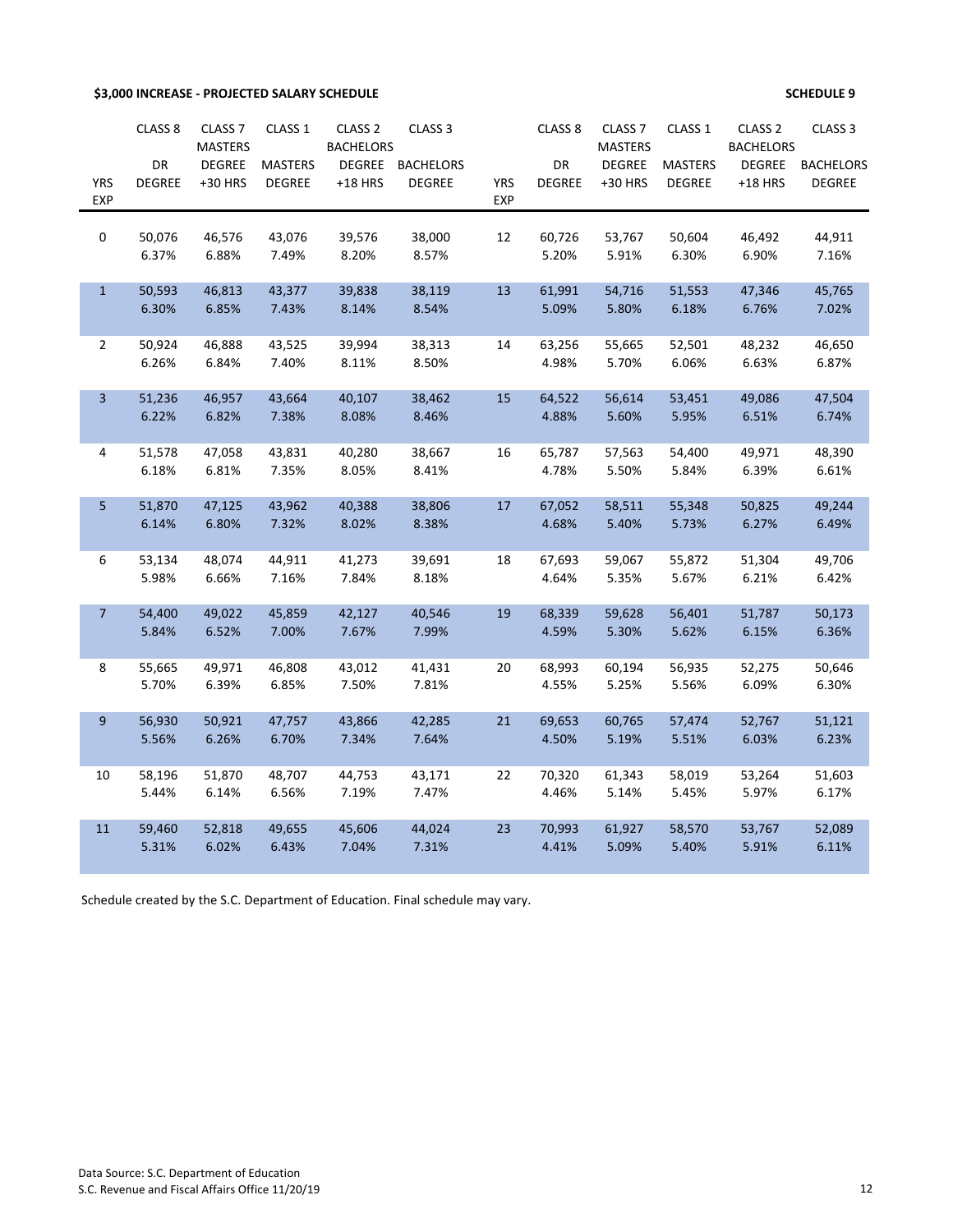**\$4,000 INCREASE - PROJECTED SALARY SCHEDULE SCHEDULE 10**

|                          | CLASS <sub>8</sub>  | CLASS <sub>7</sub><br><b>MASTERS</b> | CLASS 1                         | CLASS <sub>2</sub><br><b>BACHELORS</b> | CLASS <sub>3</sub>                |                          | CLASS <sub>8</sub>  | CLASS <sub>7</sub><br><b>MASTERS</b> | CLASS <sub>1</sub>              | CLASS <sub>2</sub><br><b>BACHELORS</b> | CLASS <sub>3</sub>                |
|--------------------------|---------------------|--------------------------------------|---------------------------------|----------------------------------------|-----------------------------------|--------------------------|---------------------|--------------------------------------|---------------------------------|----------------------------------------|-----------------------------------|
| <b>YRS</b><br><b>EXP</b> | DR<br><b>DEGREE</b> | <b>DEGREE</b><br>+30 HRS             | <b>MASTERS</b><br><b>DEGREE</b> | <b>DEGREE</b><br>$+18$ HRS             | <b>BACHELORS</b><br><b>DEGREE</b> | <b>YRS</b><br><b>EXP</b> | DR<br><b>DEGREE</b> | <b>DEGREE</b><br>+30 HRS             | <b>MASTERS</b><br><b>DEGREE</b> | <b>DEGREE</b><br>$+18$ HRS             | <b>BACHELORS</b><br><b>DEGREE</b> |
| $\mathbf 0$              | 51,076              | 47,576                               | 44,076                          | 40,576                                 | 39,000                            | 12                       | 61,726              | 54,767                               | 51,604                          | 47,492                                 | 45,911                            |
|                          | 8.50%               | 9.18%                                | 9.98%                           | 10.94%                                 | 11.43%                            |                          | 6.93%               | 7.88%                                | 8.40%                           | 9.20%                                  | 9.54%                             |
| $\mathbf{1}$             | 51,593<br>8.40%     | 47,813<br>9.13%                      | 44,377<br>9.91%                 | 40,838<br>10.86%                       | 39,119<br>11.39%                  | 13                       | 62,991<br>6.78%     | 55,716<br>7.73%                      | 52,553<br>8.24%                 | 48,346<br>9.02%                        | 46,765<br>9.35%                   |
| $\overline{2}$           | 51,924<br>8.35%     | 47,888<br>9.11%                      | 44,525<br>9.87%                 | 40,994<br>10.81%                       | 39,313<br>11.33%                  | 14                       | 64,256<br>6.64%     | 56,665<br>7.60%                      | 53,501<br>8.08%                 | 49,232<br>8.84%                        | 47,650<br>9.16%                   |
| $\overline{3}$           | 52,236<br>8.29%     | 47,957<br>9.10%                      | 44,664<br>9.84%                 | 41,107<br>10.78%                       | 39,462<br>11.28%                  | 15                       | 65,522<br>6.50%     | 57,614<br>7.46%                      | 54,451<br>7.93%                 | 50,086<br>8.68%                        | 48,504<br>8.99%                   |
| 4                        | 52,578<br>8.23%     | 48,058<br>9.08%                      | 44,831<br>9.80%                 | 41,280<br>10.73%                       | 39,667<br>11.21%                  | 16                       | 66,787<br>6.37%     | 58,563<br>7.33%                      | 55,400<br>7.78%                 | 50,971<br>8.52%                        | 49,390<br>8.81%                   |
| 5                        | 52,870<br>8.18%     | 48,125<br>9.07%                      | 44,962<br>9.77%                 | 41,388<br>10.70%                       | 39,806<br>11.17%                  | 17                       | 68,052<br>6.24%     | 59,511<br>7.21%                      | 56,348<br>7.64%                 | 51,825<br>8.36%                        | 50,244<br>8.65%                   |
| 6                        | 54,134<br>7.98%     | 49,074<br>8.87%                      | 45,911<br>9.54%                 | 42,273<br>10.45%                       | 40,691<br>10.90%                  | 18                       | 68,693<br>6.18%     | 60,067<br>7.13%                      | 56,872<br>7.57%                 | 52,304<br>8.28%                        | 50,706<br>8.56%                   |
| $\overline{7}$           | 55,400<br>7.78%     | 50,022<br>8.69%                      | 46,859<br>9.33%                 | 43,127<br>10.22%                       | 41,546<br>10.65%                  | 19                       | 69,339<br>6.12%     | 60,628<br>7.06%                      | 57,401<br>7.49%                 | 52,787<br>8.20%                        | 51,173<br>8.48%                   |
| 8                        | 56,665<br>7.60%     | 50,971<br>8.52%                      | 47,808<br>9.13%                 | 44,012<br>10.00%                       | 42,431<br>10.41%                  | 20                       | 69,993<br>6.06%     | 61,194<br>6.99%                      | 57,935<br>7.42%                 | 53,275<br>8.12%                        | 51,646<br>8.40%                   |
| 9 <sub>o</sub>           | 57,930<br>7.42%     | 51,921<br>8.35%                      | 48,757<br>8.94%                 | 44,866<br>9.79%                        | 43,285<br>10.18%                  | 21                       | 70,653<br>6.00%     | 61,765<br>6.92%                      | 58,474<br>7.34%                 | 53,767<br>8.04%                        | 52,121<br>8.31%                   |
| 10                       | 59,196<br>7.25%     | 52,870<br>8.18%                      | 49,707<br>8.75%                 | 45,753<br>9.58%                        | 44,171<br>9.96%                   | 22                       | 71,320<br>5.94%     | 62,343<br>6.86%                      | 59,019<br>7.27%                 | 54,264<br>7.96%                        | 52,603<br>8.23%                   |
| 11                       | 60,460<br>7.08%     | 53,818<br>8.03%                      | 50,655<br>8.57%                 | 46,606<br>9.39%                        | 45,024<br>9.75%                   | 23                       | 71,993<br>5.88%     | 62,927<br>6.79%                      | 59,570<br>7.20%                 | 54,767<br>7.88%                        | 53,089<br>8.15%                   |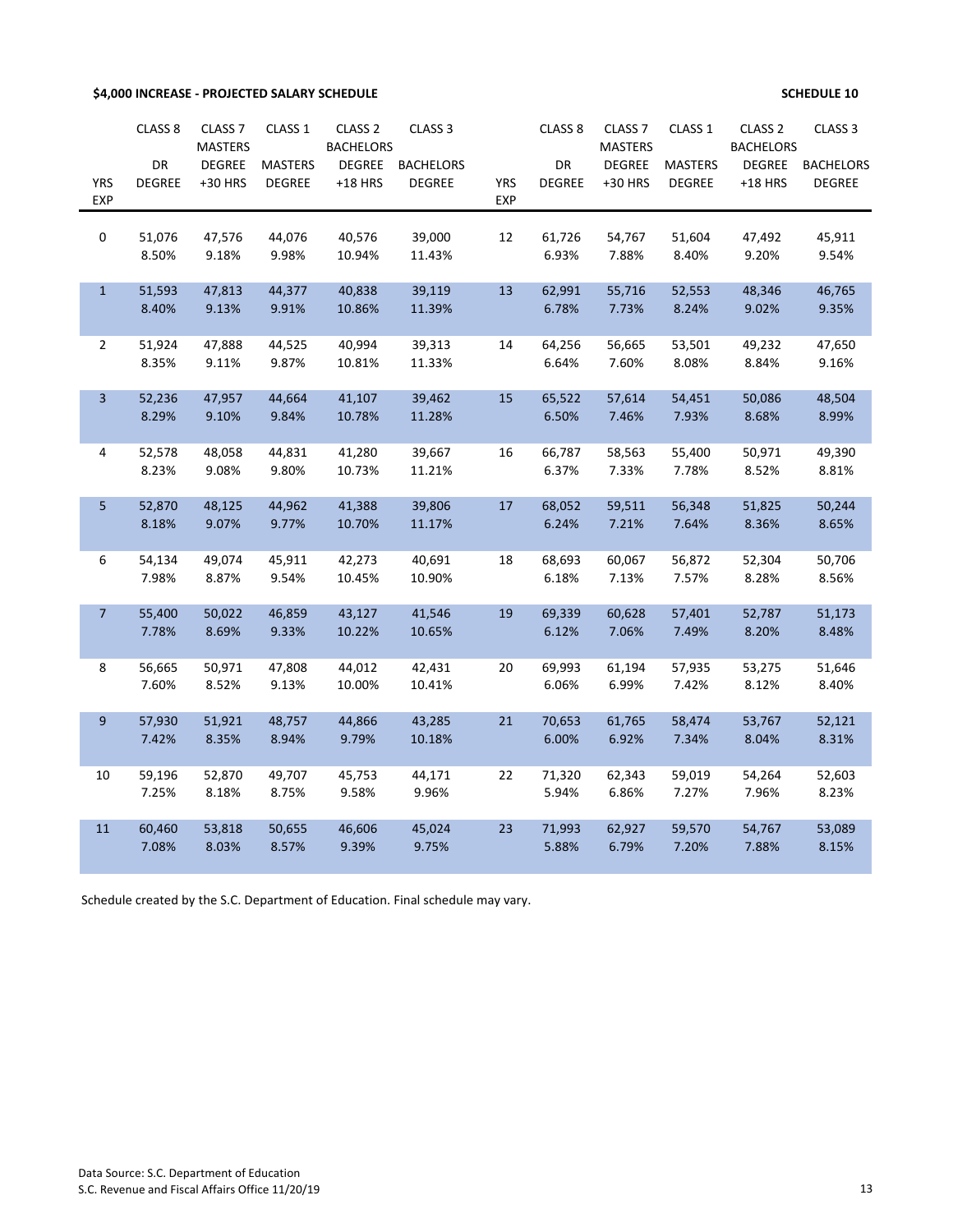### **\$5,000 INCREASE - PROJECTED SALARY SCHEDULE SCHEDULE 11**

|                | CLASS <sub>8</sub>  | CLASS <sub>7</sub><br><b>MASTERS</b> | CLASS 1                         | CLASS <sub>2</sub><br><b>BACHELORS</b> | CLASS <sub>3</sub>                |            | CLASS <sub>8</sub>  | CLASS <sub>7</sub><br><b>MASTERS</b> | CLASS 1                         | CLASS <sub>2</sub><br><b>BACHELORS</b> | CLASS <sub>3</sub>                |
|----------------|---------------------|--------------------------------------|---------------------------------|----------------------------------------|-----------------------------------|------------|---------------------|--------------------------------------|---------------------------------|----------------------------------------|-----------------------------------|
| <b>YRS</b>     | DR<br><b>DEGREE</b> | <b>DEGREE</b><br>+30 HRS             | <b>MASTERS</b><br><b>DEGREE</b> | <b>DEGREE</b><br>$+18$ HRS             | <b>BACHELORS</b><br><b>DEGREE</b> | <b>YRS</b> | DR<br><b>DEGREE</b> | <b>DEGREE</b><br>+30 HRS             | <b>MASTERS</b><br><b>DEGREE</b> | <b>DEGREE</b><br>$+18$ HRS             | <b>BACHELORS</b><br><b>DEGREE</b> |
| <b>EXP</b>     |                     |                                      |                                 |                                        |                                   | <b>EXP</b> |                     |                                      |                                 |                                        |                                   |
| $\pmb{0}$      | 52,076              | 48,576                               | 45,076                          | 41,576                                 | 40,000                            | 12         | 62,726              | 55,767                               | 52,604                          | 48,492                                 | 46,911                            |
|                | 10.62%              | 11.47%                               | 12.48%                          | 13.67%                                 | 14.29%                            |            | 8.66%               | 9.85%                                | 10.50%                          | 11.50%                                 | 11.93%                            |
| $\mathbf{1}$   | 52,593              | 48,813                               | 45,377                          | 41,838                                 | 40,119                            | 13         | 63,991              | 56,716                               | 53,553                          | 49,346                                 | 47,765                            |
|                | 10.51%              | 11.41%                               | 12.38%                          | 13.57%                                 | 14.24%                            |            | 8.48%               | 9.67%                                | 10.30%                          | 11.27%                                 | 11.69%                            |
| $\overline{2}$ | 52,924              | 48,888                               | 45,525                          | 41,994                                 | 40,313                            | 14         | 65,256              | 57,665                               | 54,501                          | 50,232                                 | 48,650                            |
|                | 10.43%              | 11.39%                               | 12.34%                          | 13.52%                                 | 14.16%                            |            | 8.30%               | 9.49%                                | 10.10%                          | 11.05%                                 | 11.45%                            |
| $\overline{3}$ | 53,236              | 48,957                               | 45,664                          | 42,107                                 | 40,462                            | 15         | 66,522              | 58,614                               | 55,451                          | 51,086                                 | 49,504                            |
|                | 10.37%              | 11.37%                               | 12.30%                          | 13.47%                                 | 14.10%                            |            | 8.13%               | 9.33%                                | 9.91%                           | 10.85%                                 | 11.23%                            |
| 4              | 53,578              | 49,058                               | 45,831                          | 42,280                                 | 40,667                            | 16         | 67,787              | 59,563                               | 56,400                          | 51,971                                 | 50,390                            |
|                | 10.29%              | 11.35%                               | 12.25%                          | 13.41%                                 | 14.02%                            |            | 7.96%               | 9.16%                                | 9.73%                           | 10.64%                                 | 11.02%                            |
| 5              | 53,870              | 49,125                               | 45,962                          | 42,388                                 | 40,806                            | 17         | 69,052              | 60,511                               | 57,348                          | 52,825                                 | 51,244                            |
|                | 10.23%              | 11.33%                               | 12.21%                          | 13.37%                                 | 13.96%                            |            | 7.81%               | 9.01%                                | 9.55%                           | 10.45%                                 | 10.81%                            |
| 6              | 55,134              | 50,074                               | 46,911                          | 43,273                                 | 41,691                            | 18         | 69,693              | 61,067                               | 57,872                          | 53,304                                 | 51,706                            |
|                | 9.97%               | 11.09%                               | 11.93%                          | 13.06%                                 | 13.63%                            |            | 7.73%               | 8.92%                                | 9.46%                           | 10.35%                                 | 10.71%                            |
| 7 <sup>2</sup> | 56,400              | 51,022                               | 47,859                          | 44,127                                 | 42,546                            | 19         | 70,339              | 61,628                               | 58,401                          | 53,787                                 | 52,173                            |
|                | 9.73%               | 10.86%                               | 11.67%                          | 12.78%                                 | 13.32%                            |            | 7.65%               | 8.83%                                | 9.36%                           | 10.25%                                 | 10.60%                            |
| 8              | 57,665              | 51,971                               | 48,808                          | 45,012                                 | 43,431                            | 20         | 70,993              | 62,194                               | 58,935                          | 54,275                                 | 52,646                            |
|                | 9.49%               | 10.64%                               | 11.41%                          | 12.50%                                 | 13.01%                            |            | 7.58%               | 8.74%                                | 9.27%                           | 10.15%                                 | 10.49%                            |
| 9              | 58,930              | 52,921                               | 49,757                          | 45,866                                 | 44,285                            | 21         | 71,653              | 62,765                               | 59,474                          | 54,767                                 | 53,121                            |
|                | 9.27%               | 10.43%                               | 11.17%                          | 12.24%                                 | 12.73%                            |            | 7.50%               | 8.66%                                | 9.18%                           | 10.05%                                 | 10.39%                            |
| 10             | 60,196              | 53,870                               | 50,707                          | 46,753                                 | 45,171                            | 22         | 72,320              | 63,343                               | 60,019                          | 55,264                                 | 53,603                            |
|                | 9.06%               | 10.23%                               | 10.94%                          | 11.98%                                 | 12.45%                            |            | 7.43%               | 8.57%                                | 9.09%                           | 9.95%                                  | 10.29%                            |
| 11             | 61,460              | 54,818                               | 51,655                          | 47,606                                 | 46,024                            | 23         | 72,993              | 63,927                               | 60,570                          | 55,767                                 | 54,089                            |
|                | 8.86%               | 10.04%                               | 10.72%                          | 11.74%                                 | 12.19%                            |            | 7.35%               | 8.49%                                | 9.00%                           | 9.85%                                  | 10.19%                            |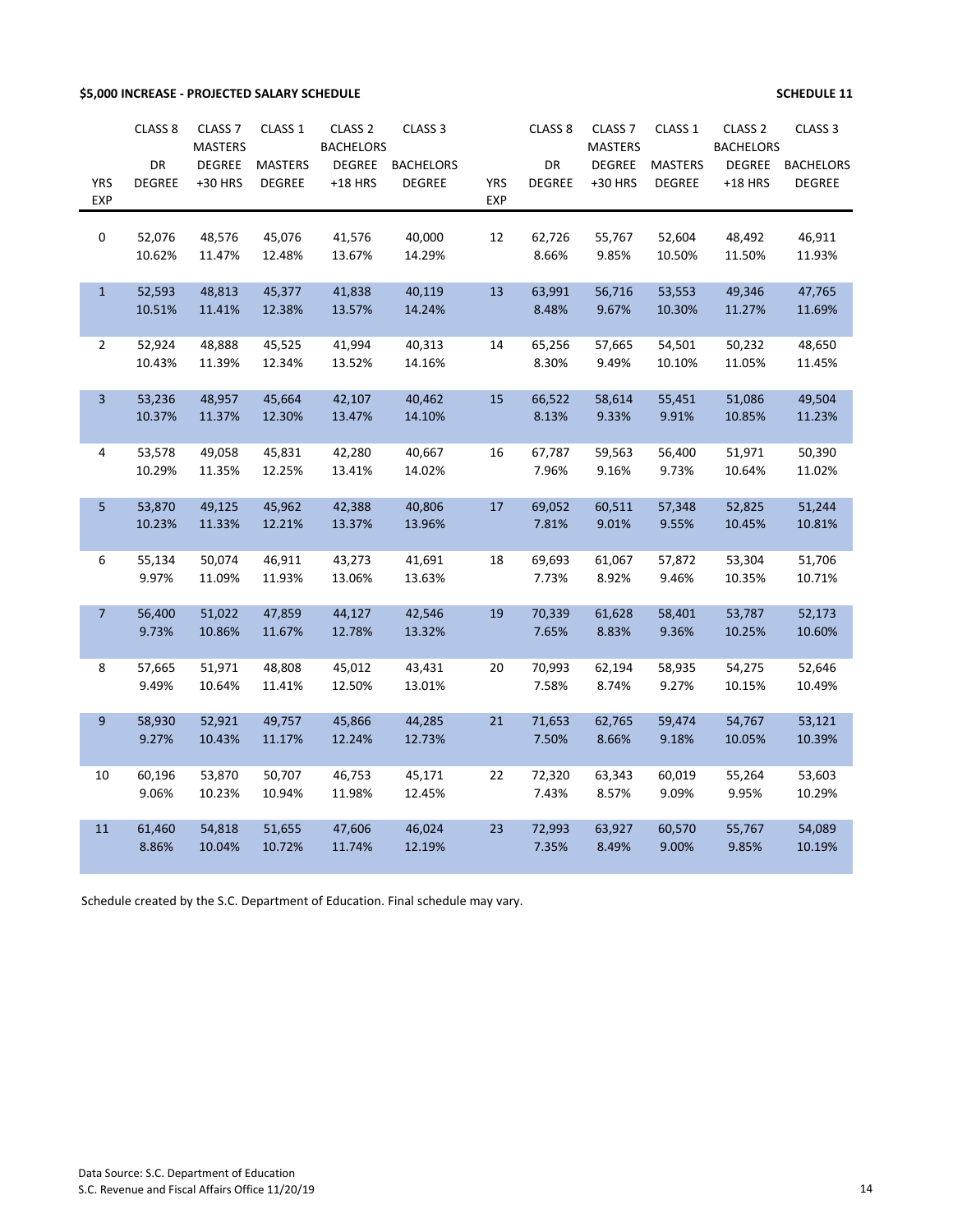# **INCREASE MINIMUM TO \$38,000 - PROJECTED SALARY SCHEDULE SERVICE SERVICE SCHEDULE 12**

|                  | CLASS <sub>8</sub> | CLASS <sub>7</sub><br><b>MASTERS</b> | CLASS 1         | CLASS <sub>2</sub><br><b>BACHELORS</b> | CLASS <sub>3</sub> |            | CLASS <sub>8</sub> | CLASS <sub>7</sub><br><b>MASTERS</b> | CLASS 1         | CLASS <sub>2</sub><br><b>BACHELORS</b> | CLASS <sub>3</sub> |
|------------------|--------------------|--------------------------------------|-----------------|----------------------------------------|--------------------|------------|--------------------|--------------------------------------|-----------------|----------------------------------------|--------------------|
|                  | DR                 | <b>DEGREE</b>                        | <b>MASTERS</b>  | <b>DEGREE</b>                          | <b>BACHELORS</b>   |            | DR                 | <b>DEGREE</b>                        | <b>MASTERS</b>  | <b>DEGREE</b>                          | <b>BACHELORS</b>   |
| <b>YRS</b>       | <b>DEGREE</b>      | +30 HRS                              | <b>DEGREE</b>   | $+18$ HRS                              | <b>DEGREE</b>      | <b>YRS</b> | <b>DEGREE</b>      | +30 HRS                              | <b>DEGREE</b>   | $+18$ HRS                              | <b>DEGREE</b>      |
| EXP              |                    |                                      |                 |                                        |                    | <b>EXP</b> |                    |                                      |                 |                                        |                    |
|                  |                    |                                      |                 |                                        |                    |            |                    |                                      |                 |                                        |                    |
| 0                | 51,111             | 47,311                               | 43,511          | 39,711                                 | 38,000             | 12         | 57,726             | 50,767                               | 47,604          | 43,492                                 | 41,911             |
|                  | 8.57%              | 8.57%                                | 8.57%           | 8.57%                                  | 8.57%              |            | 0.00%              | 0.00%                                | 0.00%           | 0.00%                                  | 0.00%              |
| $\mathbf{1}$     | 51,755             | 47,645                               | 43,908          | 40,060                                 | 38,191             | 13         | 58,991             | 51,716                               | 48,553          | 44,346                                 | 42,765             |
|                  | 8.74%              | 8.75%                                | 8.75%           | 8.75%                                  | 8.75%              |            | 0.00%              | 0.00%                                | 0.00%           | 0.00%                                  | 0.00%              |
|                  |                    |                                      |                 |                                        |                    |            |                    |                                      |                 |                                        |                    |
| $\overline{2}$   | 52,090             | 47,703                               | 44,048          | 40,209                                 | 38,382             | 14         | 60,256             | 52,665                               | 49,501          | 45,232                                 | 43,650             |
|                  | 8.69%              | 8.69%                                | 8.69%           | 8.69%                                  | 8.69%              |            | 0.00%              | 0.00%                                | 0.00%           | 0.00%                                  | 0.00%              |
| 3                | 52,469             | 47,814                               | 44,232          | 40,364                                 | 38,574             | 15         | 61,522             | 53,614                               | 50,451          | 46,086                                 | 44,504             |
|                  | 8.78%              | 8.77%                                | 8.77%           | 8.78%                                  | 8.78%              |            | 0.00%              | 0.00%                                | 0.00%           | 0.00%                                  | 0.00%              |
|                  |                    |                                      |                 |                                        |                    |            |                    |                                      |                 |                                        |                    |
| 4                | 52,801             | 47,889                               | 44,380          | 40,521                                 | 38,767             | 16         | 62,787             | 54,563                               | 51,400          | 46,971                                 | 45,390             |
|                  | 8.69%              | 8.70%                                | 8.69%           | 8.69%                                  | 8.69%              |            | 0.00%              | 0.00%                                | 0.00%           | 0.00%                                  | 0.00%              |
| 5                | 53,176             | 48,013                               | 44,571          | 40,682                                 | 38,961             | 17         | 64,052             | 55,511                               | 52,348          | 47,825                                 | 46,244             |
|                  | 8.81%              | 8.81%                                | 8.81%           | 8.81%                                  | 8.81%              |            | 0.00%              | 0.00%                                | 0.00%           | 0.00%                                  | 0.00%              |
|                  |                    |                                      |                 |                                        |                    |            |                    |                                      |                 |                                        |                    |
| 6                | 53,502             | 48,102                               | 44,726          | 40,844                                 | 39,156             | 18         | 64,693             | 56,067                               | 52,872          | 48,304                                 | 46,706             |
|                  | 6.72%              | 6.72%                                | 6.72%           | 6.72%                                  | 6.72%              |            | 0.00%              | 0.00%                                | 0.00%           | 0.00%                                  | 0.00%              |
| $\overline{7}$   | 53,873             | 48,236                               | 44,921          | 41,009                                 | 39,352             | 19         | 65,339             | 56,628                               | 53,401          | 48,787                                 | 47,173             |
|                  | 4.81%              | 4.81%                                | 4.81%           | 4.81%                                  | 4.81%              |            | 0.00%              | 0.00%                                | 0.00%           | 0.00%                                  | 0.00%              |
|                  |                    |                                      |                 |                                        |                    |            |                    |                                      |                 |                                        |                    |
| 8                | 54,196             | 48,337                               | 45,082          | 41,176                                 | 39,549             | 20         | 65,993             | 57,194                               | 53,935          | 49,275                                 | 47,646             |
|                  | 2.91%              | 2.91%                                | 2.91%           | 2.91%                                  | 2.91%              |            | 0.00%              | 0.00%                                | 0.00%           | 0.00%                                  | 0.00%              |
|                  |                    |                                      |                 |                                        |                    |            |                    |                                      |                 |                                        |                    |
| $\boldsymbol{9}$ | 54,565<br>1.18%    | 48,484<br>1.17%                      | 45,284<br>1.18% | 41,347<br>1.18%                        | 39,747<br>1.18%    | 21         | 66,653<br>0.00%    | 57,765<br>0.00%                      | 54,474<br>0.00% | 49,767<br>0.00%                        | 48,121<br>0.00%    |
|                  |                    |                                      |                 |                                        |                    |            |                    |                                      |                 |                                        |                    |
| 10               | 55,196             | 48,870                               | 45,707          | 41,753                                 | 40,171             | 22         | 67,320             | 58,343                               | 55,019          | 50,264                                 | 48,603             |
|                  | 0.00%              | 0.00%                                | 0.00%           | 0.00%                                  | 0.00%              |            | 0.00%              | 0.00%                                | 0.00%           | 0.00%                                  | 0.00%              |
|                  |                    |                                      |                 |                                        |                    |            |                    |                                      |                 |                                        |                    |
| 11               | 56,460             | 49,818                               | 46,655          | 42,606                                 | 41,024             | 23         | 67,993             | 58,927                               | 55,570          | 50,767                                 | 49,089             |
|                  | 0.00%              | 0.00%                                | 0.00%           | 0.00%                                  | 0.00%              |            | 0.00%              | 0.00%                                | 0.00%           | 0.00%                                  | 0.00%              |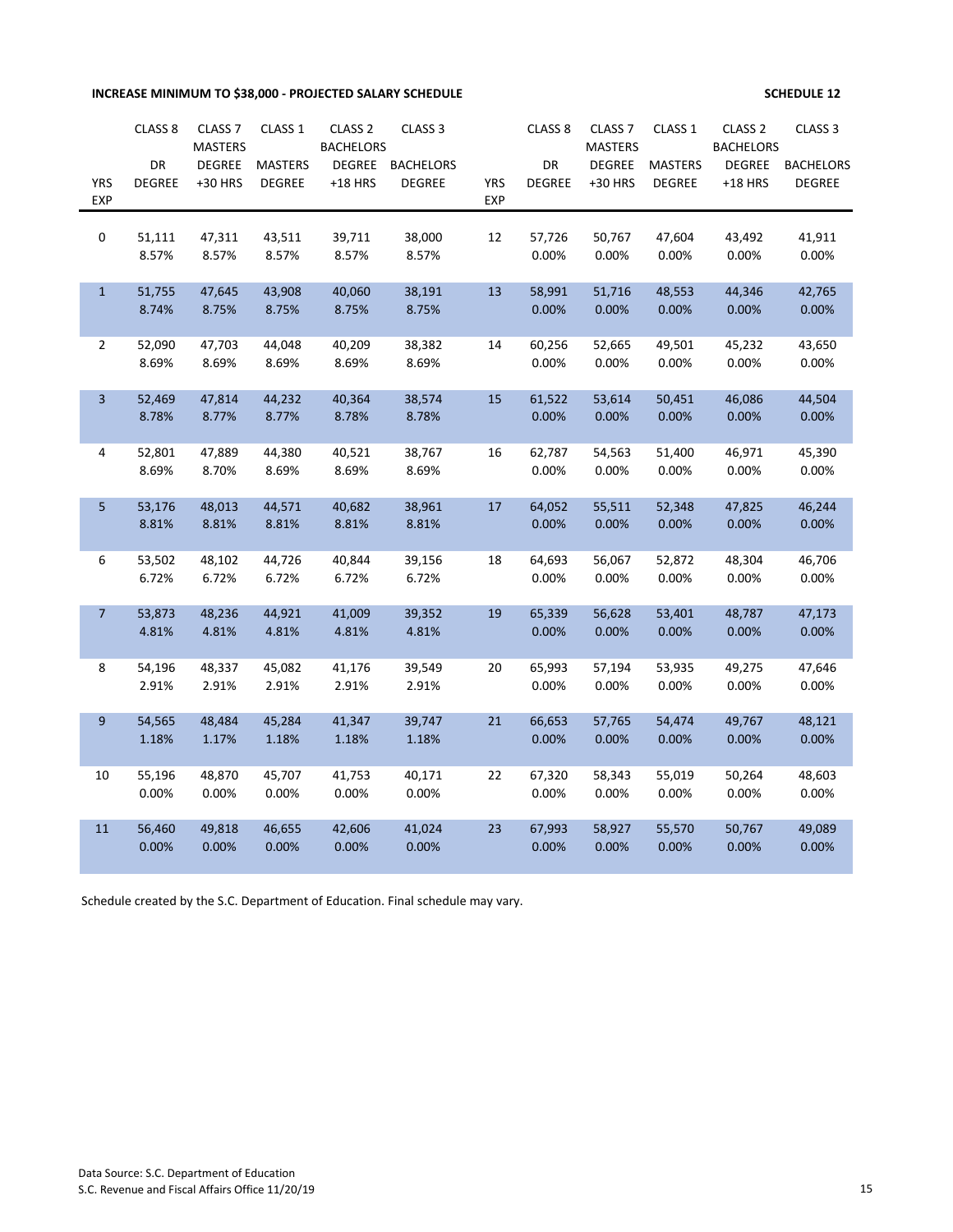**INCREASE MINIMUM TO \$38,000 & 1% INCREASE - PROJECTED SALARY SCHEDULE 17 THE SCHEDULE 13** 

|                | CLASS <sub>8</sub> | CLASS <sub>7</sub> | CLASS 1         | CLASS <sub>2</sub> | CLASS <sub>3</sub> |            | CLASS <sub>8</sub> | CLASS <sub>7</sub> | CLASS 1         | CLASS <sub>2</sub> | CLASS <sub>3</sub> |
|----------------|--------------------|--------------------|-----------------|--------------------|--------------------|------------|--------------------|--------------------|-----------------|--------------------|--------------------|
|                |                    | <b>MASTERS</b>     |                 | <b>BACHELORS</b>   |                    |            |                    | <b>MASTERS</b>     |                 | <b>BACHELORS</b>   |                    |
|                | DR                 | <b>DEGREE</b>      | <b>MASTERS</b>  | <b>DEGREE</b>      | <b>BACHELORS</b>   |            | DR                 | <b>DEGREE</b>      | <b>MASTERS</b>  | <b>DEGREE</b>      | <b>BACHELORS</b>   |
| <b>YRS</b>     | <b>DEGREE</b>      | +30 HRS            | <b>DEGREE</b>   | $+18$ HRS          | <b>DEGREE</b>      | <b>YRS</b> | <b>DEGREE</b>      | +30 HRS            | <b>DEGREE</b>   | $+18$ HRS          | <b>DEGREE</b>      |
| <b>EXP</b>     |                    |                    |                 |                    |                    | <b>EXP</b> |                    |                    |                 |                    |                    |
| 0              | 51,111             | 47,311             | 43,511          | 39,711             | 38,000             | 12         | 58,303             | 51,274             | 48,080          | 43,926             | 42,330             |
|                | 8.57%              | 8.57%              | 8.57%           | 8.57%              | 8.57%              |            | 1.00%              | 1.00%              | 1.00%           | 1.00%              | 1.00%              |
|                |                    |                    |                 |                    |                    |            |                    |                    |                 |                    |                    |
| $\mathbf{1}$   | 51,755             | 47,645             | 43,908          | 40,060             | 38,191             | 13         | 59,580             | 52,233             | 49,038          | 44,789             | 43,192             |
|                | 8.74%              | 8.75%              | 8.75%           | 8.75%              | 8.75%              |            | 1.00%              | 1.00%              | 1.00%           | 1.00%              | 1.00%              |
|                |                    |                    |                 |                    |                    |            |                    |                    |                 |                    |                    |
| $\overline{2}$ | 52,090             | 47,703             | 44,048          | 40,209             | 38,382             | 14         | 60,858             | 53,191             | 49,996          | 45,684             | 44,086             |
|                | 8.69%              | 8.69%              | 8.69%           | 8.69%              | 8.69%              |            | 1.00%              | 1.00%              | 1.00%           | 1.00%              | 1.00%              |
|                |                    |                    |                 |                    |                    |            |                    |                    |                 |                    |                    |
| 3              | 52,469<br>8.78%    | 47,814<br>8.77%    | 44,232<br>8.77% | 40,364<br>8.78%    | 38,574<br>8.78%    | 15         | 62,137<br>1.00%    | 54,149<br>1.00%    | 50,955<br>1.00% | 46,546<br>1.00%    | 44,948<br>1.00%    |
|                |                    |                    |                 |                    |                    |            |                    |                    |                 |                    |                    |
| 4              | 52,801             | 47,889             | 44,380          | 40,521             | 38,767             | 16         | 63,414             | 55,108             | 51,914          | 47,441             | 45,844             |
|                | 8.69%              | 8.70%              | 8.69%           | 8.69%              | 8.69%              |            | 1.00%              | 1.00%              | 1.00%           | 1.00%              | 1.00%              |
|                |                    |                    |                 |                    |                    |            |                    |                    |                 |                    |                    |
| 5 <sub>5</sub> | 53,176             | 48,013             | 44,571          | 40,682             | 38,961             | 17         | 64,692             | 56,066             | 52,871          | 48,303             | 46,706             |
|                | 8.81%              | 8.81%              | 8.81%           | 8.81%              | 8.81%              |            | 1.00%              | 1.00%              | 1.00%           | 1.00%              | 1.00%              |
|                |                    |                    |                 |                    |                    |            |                    |                    |                 |                    |                    |
| 6              | 53,502             | 48,102             | 44,726          | 40,844             | 39,156             | 18         | 65,339             | 56,627             | 53,400          | 48,787             | 47,173             |
|                | 6.72%              | 6.72%              | 6.72%           | 6.72%              | 6.72%              |            | 1.00%              | 1.00%              | 1.00%           | 1.00%              | 1.00%              |
| $\overline{7}$ | 53,873             | 48,236             | 44,921          | 41,009             | 39,352             | 19         | 65,992             | 57,193             | 53,934          | 49,274             | 47,645             |
|                | 4.81%              | 4.81%              | 4.81%           | 4.81%              | 4.81%              |            | 1.00%              | 1.00%              | 1.00%           | 1.00%              | 1.00%              |
|                |                    |                    |                 |                    |                    |            |                    |                    |                 |                    |                    |
| 8              | 54,196             | 48,337             | 45,082          | 41,176             | 39,549             | 20         | 66,653             | 57,766             | 54,474          | 49,767             | 48,122             |
|                | 2.91%              | 2.91%              | 2.91%           | 2.91%              | 2.91%              |            | 1.00%              | 1.00%              | 1.00%           | 1.00%              | 1.00%              |
|                |                    |                    |                 |                    |                    |            |                    |                    |                 |                    |                    |
| 9              | 54,565             | 48,484             | 45,284          | 41,347             | 39,747             | 21         | 67,319             | 58,342             | 55,019          | 50,265             | 48,602             |
|                | 1.18%              | 1.17%              | 1.18%           | 1.18%              | 1.18%              |            | 1.00%              | 1.00%              | 1.00%           | 1.00%              | 1.00%              |
| 10             | 55,747             | 49,358             | 46,163          | 42,170             | 40,572             | 22         | 67,992             | 58,926             | 55,568          | 50,767             | 49,088             |
|                | 1.00%              | 1.00%              | 1.00%           | 1.00%              | 1.00%              |            | 1.00%              | 1.00%              | 1.00%           | 1.00%              | 1.00%              |
|                |                    |                    |                 |                    |                    |            |                    |                    |                 |                    |                    |
| 11             | 57,025             | 50,316             | 47,121          | 43,032             | 41,434             | 23         | 68,672             | 59,515             | 56,125          | 51,274             | 49,579             |
|                | 1.00%              | 1.00%              | 1.00%           | 1.00%              | 1.00%              |            | 1.00%              | 1.00%              | 1.00%           | 1.00%              | 1.00%              |
|                |                    |                    |                 |                    |                    |            |                    |                    |                 |                    |                    |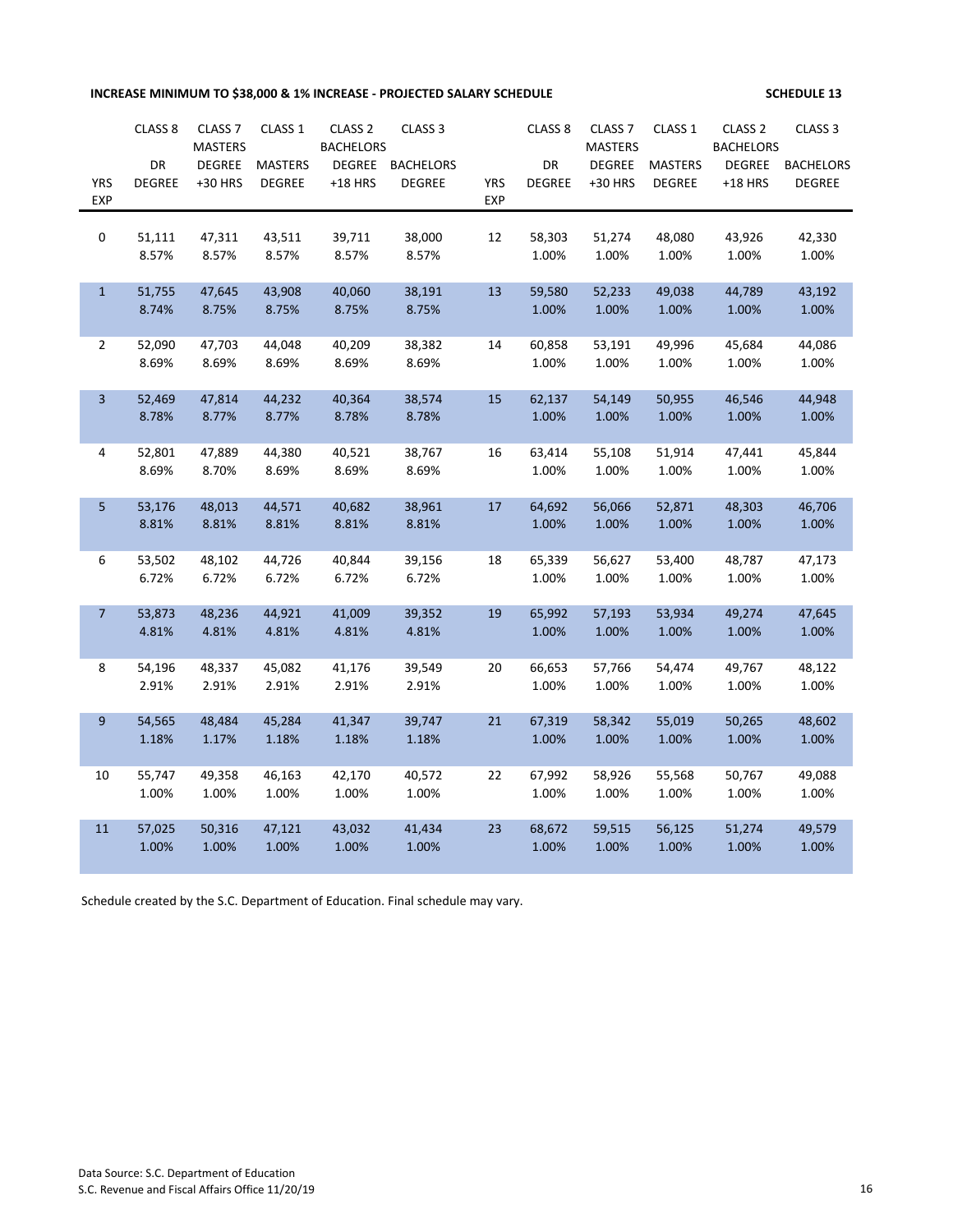# **INCREASE MINIMUM TO \$38,000 & 2% INCREASE - PROJECTED SALARY SCHEDULE SERVICE SCHEDULE 14**

|                | CLASS <sub>8</sub> | CLASS <sub>7</sub> | CLASS 1         | CLASS <sub>2</sub> | CLASS <sub>3</sub> |            | CLASS <sub>8</sub> | CLASS <sub>7</sub> | CLASS 1         | CLASS <sub>2</sub> | CLASS <sub>3</sub> |
|----------------|--------------------|--------------------|-----------------|--------------------|--------------------|------------|--------------------|--------------------|-----------------|--------------------|--------------------|
|                |                    | <b>MASTERS</b>     |                 | <b>BACHELORS</b>   |                    |            |                    | <b>MASTERS</b>     |                 | <b>BACHELORS</b>   |                    |
|                | DR                 | <b>DEGREE</b>      | <b>MASTERS</b>  | <b>DEGREE</b>      | <b>BACHELORS</b>   |            | DR                 | <b>DEGREE</b>      | <b>MASTERS</b>  | <b>DEGREE</b>      | <b>BACHELORS</b>   |
| <b>YRS</b>     | <b>DEGREE</b>      | +30 HRS            | <b>DEGREE</b>   | $+18$ HRS          | <b>DEGREE</b>      | <b>YRS</b> | <b>DEGREE</b>      | +30 HRS            | <b>DEGREE</b>   | $+18$ HRS          | <b>DEGREE</b>      |
| <b>EXP</b>     |                    |                    |                 |                    |                    | <b>EXP</b> |                    |                    |                 |                    |                    |
|                |                    |                    |                 |                    |                    |            |                    |                    |                 |                    |                    |
| 0              | 51,111             | 47,311             | 43,511          | 39,711             | 38,000             | 12         | 58,881             | 51,782             | 48,556          | 44,362             | 42,749             |
|                | 8.57%              | 8.57%              | 8.57%           | 8.57%              | 8.57%              |            | 2.00%              | 2.00%              | 2.00%           | 2.00%              | 2.00%              |
| $\mathbf{1}$   | 51,755             | 47,645             | 43,908          | 40,060             | 38,191             | 13         | 60,170             | 52,751             | 49,524          | 45,233             | 43,620             |
|                | 8.74%              | 8.75%              | 8.75%           | 8.75%              | 8.75%              |            | 2.00%              | 2.00%              | 2.00%           | 2.00%              | 2.00%              |
|                |                    |                    |                 |                    |                    |            |                    |                    |                 |                    |                    |
| $\overline{2}$ | 52,090             | 47,703             | 44,048          | 40,209             | 38,382             | 14         | 61,461             | 53,718             | 50,491          | 46,137             | 44,523             |
|                | 8.69%              | 8.69%              | 8.69%           | 8.69%              | 8.69%              |            | 2.00%              | 2.00%              | 2.00%           | 2.00%              | 2.00%              |
|                |                    |                    |                 |                    |                    |            |                    |                    |                 |                    |                    |
| $\overline{3}$ | 52,469             | 47,814             | 44,232          | 40,364             | 38,574             | 15         | 62,752             | 54,686             | 51,460          | 47,008             | 45,394             |
|                | 8.78%              | 8.77%              | 8.77%           | 8.78%              | 8.78%              |            | 2.00%              | 2.00%              | 2.00%           | 2.00%              | 2.00%              |
|                |                    |                    |                 |                    |                    |            |                    |                    |                 |                    |                    |
| 4              | 52,801             | 47,889             | 44,380          | 40,521             | 38,767             | 16         | 64,042             | 55,654             | 52,428          | 47,911             | 46,298             |
|                | 8.69%              | 8.70%              | 8.69%           | 8.69%              | 8.69%              |            | 2.00%              | 2.00%              | 2.00%           | 2.00%              | 2.00%              |
| 5              | 53,176             | 48,013             | 44,571          | 40,682             | 38,961             | 17         | 65,333             | 56,621             | 53,395          | 48,782             | 47,169             |
|                | 8.81%              | 8.81%              | 8.81%           | 8.81%              | 8.81%              |            | 2.00%              | 2.00%              | 2.00%           | 2.00%              | 2.00%              |
|                |                    |                    |                 |                    |                    |            |                    |                    |                 |                    |                    |
| 6              | 53,502             | 48,102             | 44,726          | 40,844             | 39,156             | 18         | 65,987             | 57,188             | 53,930          | 49,270             | 47,641             |
|                | 6.72%              | 6.72%              | 6.72%           | 6.72%              | 6.72%              |            | 2.00%              | 2.00%              | 2.00%           | 2.00%              | 2.00%              |
|                |                    |                    |                 |                    |                    |            |                    |                    |                 |                    |                    |
| $\overline{7}$ | 53,873             | 48,236             | 44,921          | 41,009             | 39,352             | 19         | 66,646             | 57,760             | 54,469          | 49,762             | 48,117             |
|                | 4.81%              | 4.81%              | 4.81%           | 4.81%              | 4.81%              |            | 2.00%              | 2.00%              | 2.00%           | 2.00%              | 2.00%              |
|                |                    |                    |                 |                    |                    |            |                    |                    |                 |                    |                    |
| 8              | 54,196             | 48,337             | 45,082          | 41,176             | 39,549             | 20         | 67,313             | 58,338             | 55,013          | 50,260             | 48,598             |
|                | 2.91%              | 2.91%              | 2.91%           | 2.91%              | 2.91%              |            | 2.00%              | 2.00%              | 2.00%           | 2.00%              | 2.00%              |
|                |                    |                    |                 |                    |                    |            |                    |                    |                 |                    |                    |
| $9\,$          | 55,009<br>2.00%    | 48,879<br>2.00%    | 45,653<br>2.00% | 41,684<br>2.00%    | 40,071<br>2.00%    | 21         | 67,986<br>2.00%    | 58,921<br>2.00%    | 55,564<br>2.00% | 50,763<br>2.00%    | 49,084             |
|                |                    |                    |                 |                    |                    |            |                    |                    |                 |                    | 2.00%              |
| 10             | 56,300             | 49,847             | 46,621          | 42,588             | 40,974             | 22         | 68,666             | 59,510             | 56,119          | 51,270             | 49,575             |
|                | 2.00%              | 2.00%              | 2.00%           | 2.00%              | 2.00%              |            | 2.00%              | 2.00%              | 2.00%           | 2.00%              | 2.00%              |
|                |                    |                    |                 |                    |                    |            |                    |                    |                 |                    |                    |
| 11             | 57,590             | 50,814             | 47,588          | 43,459             | 41,845             | 23         | 69,353             | 60,105             | 56,681          | 51,782             | 50,070             |
|                | 2.00%              | 2.00%              | 2.00%           | 2.00%              | 2.00%              |            | 2.00%              | 2.00%              | 2.00%           | 2.00%              | 2.00%              |
|                |                    |                    |                 |                    |                    |            |                    |                    |                 |                    |                    |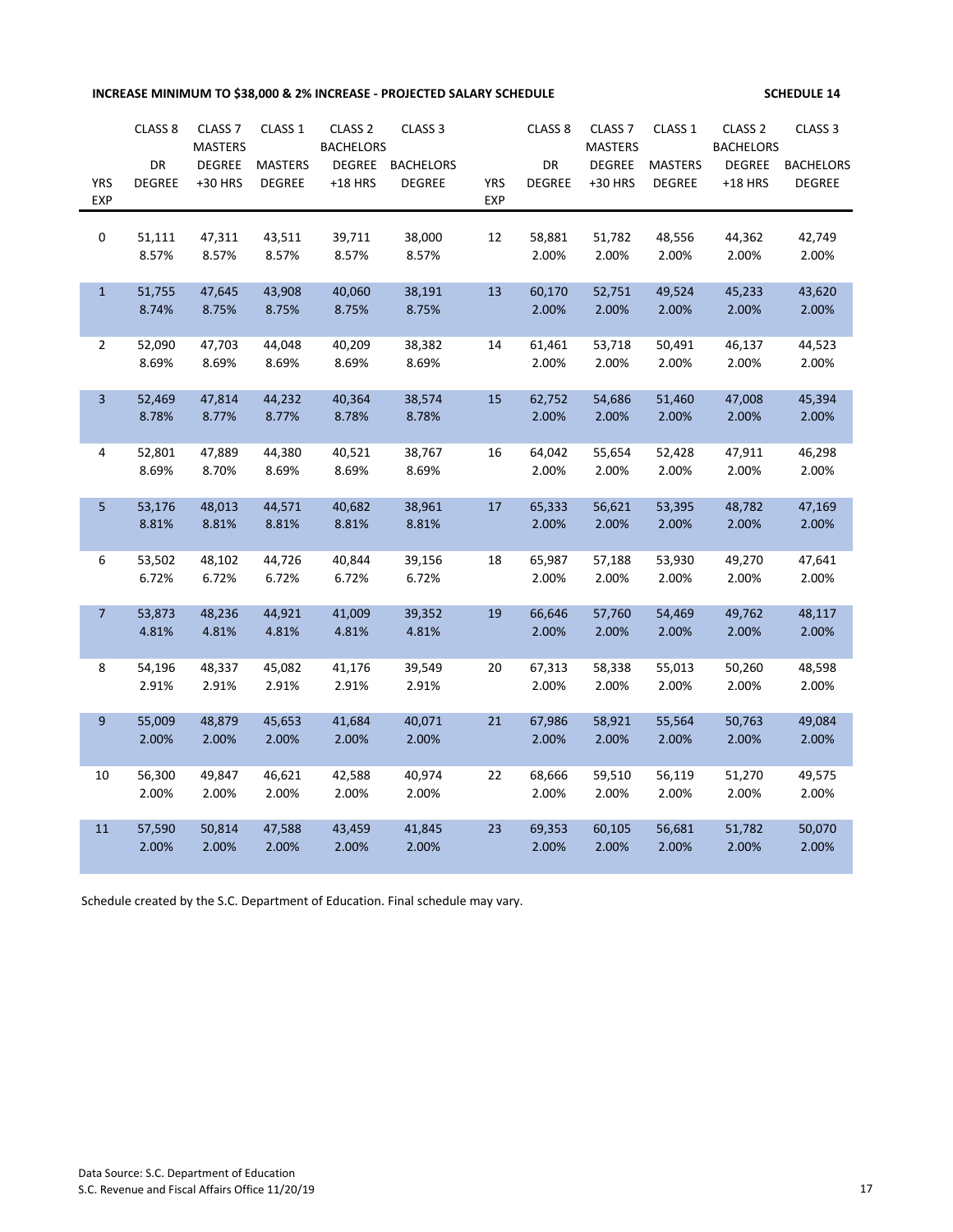**INCREASE MINIMUM TO \$38,000 & 3% INCREASE - PROJECTED SALARY SCHEDULE SCHEDULE 15**

|                  | CLASS <sub>8</sub> | CLASS <sub>7</sub><br><b>MASTERS</b> | CLASS 1         | CLASS <sub>2</sub><br><b>BACHELORS</b> | CLASS <sub>3</sub> |            | CLASS <sub>8</sub> | CLASS <sub>7</sub><br><b>MASTERS</b> | CLASS 1         | CLASS <sub>2</sub><br><b>BACHELORS</b> | CLASS <sub>3</sub> |
|------------------|--------------------|--------------------------------------|-----------------|----------------------------------------|--------------------|------------|--------------------|--------------------------------------|-----------------|----------------------------------------|--------------------|
|                  | DR                 | <b>DEGREE</b>                        | <b>MASTERS</b>  | <b>DEGREE</b>                          | <b>BACHELORS</b>   |            | DR                 | <b>DEGREE</b>                        | <b>MASTERS</b>  | <b>DEGREE</b>                          | <b>BACHELORS</b>   |
| <b>YRS</b>       | <b>DEGREE</b>      | +30 HRS                              | <b>DEGREE</b>   | $+18$ HRS                              | <b>DEGREE</b>      | <b>YRS</b> | <b>DEGREE</b>      | +30 HRS                              | <b>DEGREE</b>   | $+18$ HRS                              | <b>DEGREE</b>      |
| EXP              |                    |                                      |                 |                                        |                    | <b>EXP</b> |                    |                                      |                 |                                        |                    |
|                  |                    |                                      |                 |                                        |                    |            |                    |                                      |                 |                                        |                    |
| $\pmb{0}$        | 51,111<br>8.57%    | 47,311<br>8.57%                      | 43,511<br>8.57% | 39,711<br>8.57%                        | 38,000<br>8.57%    | 12         | 59,458<br>3.00%    | 52,290<br>3.00%                      | 49,032<br>3.00% | 44,797<br>3.00%                        | 43,168<br>3.00%    |
|                  |                    |                                      |                 |                                        |                    |            |                    |                                      |                 |                                        |                    |
| $\mathbf{1}$     | 51,755             | 47,645                               | 43,908          | 40,060                                 | 38,191             | 13         | 60,760             | 53,268                               | 50,010          | 45,676                                 | 44,048             |
|                  | 8.74%              | 8.75%                                | 8.75%           | 8.75%                                  | 8.75%              |            | 3.00%              | 3.00%                                | 3.00%           | 3.00%                                  | 3.00%              |
|                  |                    |                                      |                 |                                        |                    |            |                    |                                      |                 |                                        |                    |
| $\overline{2}$   | 52,090             | 47,703                               | 44,048          | 40,209                                 | 38,382             | 14         | 62,064             | 54,245                               | 50,987          | 46,589                                 | 44,960             |
|                  | 8.69%              | 8.69%                                | 8.69%           | 8.69%                                  | 8.69%              |            | 3.00%              | 3.00%                                | 3.00%           | 3.00%                                  | 3.00%              |
|                  | 52,469             | 47,814                               | 44,232          | 40,364                                 | 38,574             | 15         | 63,368             | 55,222                               | 51,964          | 47,469                                 | 45,839             |
| 3                | 8.78%              | 8.77%                                | 8.77%           | 8.78%                                  | 8.78%              |            | 3.00%              | 3.00%                                | 3.00%           | 3.00%                                  | 3.00%              |
|                  |                    |                                      |                 |                                        |                    |            |                    |                                      |                 |                                        |                    |
| $\overline{a}$   | 52,801             | 47,889                               | 44,380          | 40,521                                 | 38,767             | 16         | 64,670             | 56,200                               | 52,942          | 48,380                                 | 46,752             |
|                  | 8.69%              | 8.70%                                | 8.69%           | 8.69%                                  | 8.69%              |            | 3.00%              | 3.00%                                | 3.00%           | 3.00%                                  | 3.00%              |
|                  |                    |                                      |                 |                                        |                    |            |                    |                                      |                 |                                        |                    |
| 5                | 53,176             | 48,013                               | 44,571          | 40,682                                 | 38,961             | 17         | 65,974             | 57,177                               | 53,919          | 49,260                                 | 47,632             |
|                  | 8.81%              | 8.81%                                | 8.81%           | 8.81%                                  | 8.81%              |            | 3.00%              | 3.00%                                | 3.00%           | 3.00%                                  | 3.00%              |
| 6                | 53,502             | 48,102                               | 44,726          | 40,844                                 | 39,156             | 18         | 66,634             | 57,749                               | 54,458          | 49,753                                 | 48,108             |
|                  | 6.72%              | 6.72%                                | 6.72%           | 6.72%                                  | 6.72%              |            | 3.00%              | 3.00%                                | 3.00%           | 3.00%                                  | 3.00%              |
|                  |                    |                                      |                 |                                        |                    |            |                    |                                      |                 |                                        |                    |
| $\overline{7}$   | 53,873             | 48,236                               | 44,921          | 41,009                                 | 39,352             | 19         | 67,299             | 58,327                               | 55,003          | 50,250                                 | 48,588             |
|                  | 4.81%              | 4.81%                                | 4.81%           | 4.81%                                  | 4.81%              |            | 3.00%              | 3.00%                                | 3.00%           | 3.00%                                  | 3.00%              |
|                  |                    |                                      |                 |                                        |                    |            |                    |                                      |                 |                                        |                    |
| 8                | 54,196             | 48,337                               | 45,082          | 41,176                                 | 39,549             | 20         | 67,973             | 58,910                               | 55,553          | 50,753                                 | 49,075             |
|                  | 2.91%              | 2.91%                                | 2.91%           | 2.91%                                  | 2.91%              |            | 3.00%              | 3.00%                                | 3.00%           | 3.00%                                  | 3.00%              |
| $\boldsymbol{9}$ | 55,548             | 49,358                               | 46,100          | 42,092                                 | 40,464             | 21         | 68,653             | 59,498                               | 56,109          | 51,260                                 | 49,565             |
|                  | 3.00%              | 3.00%                                | 3.00%           | 3.00%                                  | 3.00%              |            | 3.00%              | 3.00%                                | 3.00%           | 3.00%                                  | 3.00%              |
|                  |                    |                                      |                 |                                        |                    |            |                    |                                      |                 |                                        |                    |
| 10               | 56,852             | 50,336                               | 47,078          | 43,005                                 | 41,376             | 22         | 69,339             | 60,094                               | 56,669          | 51,772                                 | 50,061             |
|                  | 3.00%              | 3.00%                                | 3.00%           | 3.00%                                  | 3.00%              |            | 3.00%              | 3.00%                                | 3.00%           | 3.00%                                  | 3.00%              |
|                  |                    |                                      |                 |                                        |                    |            |                    |                                      |                 |                                        |                    |
| 11               | 58,154<br>3.00%    | 51,313<br>3.00%                      | 48,055<br>3.00% | 43,885<br>3.00%                        | 42,255<br>3.00%    | 23         | 70,033<br>3.00%    | 60,695<br>3.00%                      | 57,237<br>3.00% | 52,290<br>3.00%                        | 50,561<br>3.00%    |
|                  |                    |                                      |                 |                                        |                    |            |                    |                                      |                 |                                        |                    |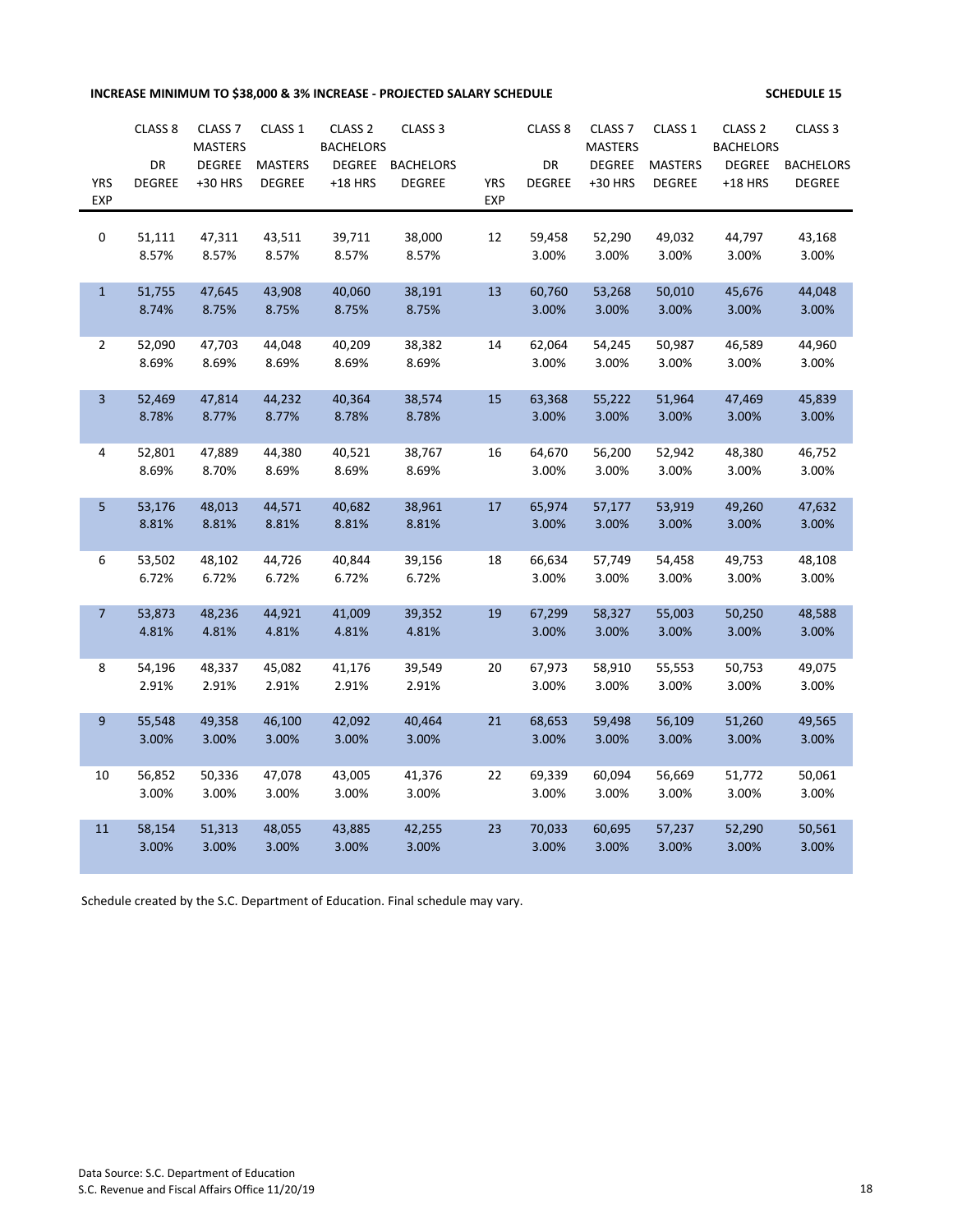# **INCREASE MINIMUM TO \$38,000 & 4% INCREASE - PROJECTED SALARY SCHEDULE SERVICE SCHEDULE 16**

|                | CLASS <sub>8</sub> | CLASS <sub>7</sub> | CLASS <sub>1</sub> | CLASS <sub>2</sub> | CLASS <sub>3</sub> |            | CLASS <sub>8</sub> | CLASS <sub>7</sub> | CLASS 1        | CLASS <sub>2</sub> | CLASS <sub>3</sub> |
|----------------|--------------------|--------------------|--------------------|--------------------|--------------------|------------|--------------------|--------------------|----------------|--------------------|--------------------|
|                |                    | <b>MASTERS</b>     |                    | <b>BACHELORS</b>   |                    |            |                    | <b>MASTERS</b>     |                | <b>BACHELORS</b>   |                    |
|                | DR                 | <b>DEGREE</b>      | <b>MASTERS</b>     | <b>DEGREE</b>      | <b>BACHELORS</b>   |            | DR                 | <b>DEGREE</b>      | <b>MASTERS</b> | <b>DEGREE</b>      | <b>BACHELORS</b>   |
| <b>YRS</b>     | <b>DEGREE</b>      | +30 HRS            | <b>DEGREE</b>      | $+18$ HRS          | <b>DEGREE</b>      | <b>YRS</b> | <b>DEGREE</b>      | +30 HRS            | <b>DEGREE</b>  | $+18$ HRS          | <b>DEGREE</b>      |
| <b>EXP</b>     |                    |                    |                    |                    |                    | <b>EXP</b> |                    |                    |                |                    |                    |
|                |                    |                    |                    |                    |                    |            |                    |                    |                |                    |                    |
| 0              | 51,111             | 47,311             | 43,511             | 39,711             | 38,000             | 12         | 60,035             | 52,798             | 49,508         | 45,232             | 43,587             |
|                | 8.57%              | 8.57%              | 8.57%              | 8.57%              | 8.57%              |            | 4.00%              | 4.00%              | 4.00%          | 4.00%              | 4.00%              |
| $\mathbf{1}$   | 51,755             | 47,645             | 43,908             | 40,060             | 38,191             | 13         | 61,350             | 53,785             | 50,496         | 46,120             | 44,475             |
|                | 8.74%              | 8.75%              | 8.75%              | 8.75%              | 8.75%              |            | 4.00%              | 4.00%              | 4.00%          | 4.00%              | 4.00%              |
|                |                    |                    |                    |                    |                    |            |                    |                    |                |                    |                    |
| $\overline{2}$ | 52,090             | 47,703             | 44,048             | 40,209             | 38,382             | 14         | 62,667             | 54,771             | 51,482         | 47,042             | 45,396             |
|                | 8.69%              | 8.69%              | 8.69%              | 8.69%              | 8.69%              |            | 4.00%              | 4.00%              | 4.00%          | 4.00%              | 4.00%              |
|                |                    |                    |                    |                    |                    |            |                    |                    |                |                    |                    |
| 3              | 52,469             | 47,814             | 44,232             | 40,364             | 38,574             | 15         | 63,983             | 55,759             | 52,469         | 47,930             | 46,284             |
|                | 8.78%              | 8.77%              | 8.77%              | 8.78%              | 8.78%              |            | 4.00%              | 4.00%              | 4.00%          | 4.00%              | 4.00%              |
|                |                    |                    |                    |                    |                    |            |                    |                    |                |                    |                    |
| 4              | 52,801             | 47,889             | 44,380             | 40,521             | 38,767             | 16         | 65,298             | 56,746             | 53,456         | 48,850             | 47,206             |
|                | 8.69%              | 8.70%              | 8.69%              | 8.69%              | 8.69%              |            | 4.00%              | 4.00%              | 4.00%          | 4.00%              | 4.00%              |
|                |                    |                    |                    |                    |                    |            |                    |                    |                |                    |                    |
| 5              | 53,176             | 48,013             | 44,571             | 40,682             | 38,961             | 17         | 66,615             | 57,732             | 54,442         | 49,738             | 48,094             |
|                | 8.81%              | 8.81%              | 8.81%              | 8.81%              | 8.81%              |            | 4.00%              | 4.00%              | 4.00%          | 4.00%              | 4.00%              |
| 6              | 53,502             | 48,102             | 44,726             | 40,844             | 39,156             | 18         | 67,281             | 58,309             | 54,987         | 50,237             | 48,575             |
|                | 6.72%              | 6.72%              | 6.72%              | 6.72%              | 6.72%              |            | 4.00%              | 4.00%              | 4.00%          | 4.00%              | 4.00%              |
|                |                    |                    |                    |                    |                    |            |                    |                    |                |                    |                    |
| $\overline{7}$ | 53,873             | 48,236             | 44,921             | 41,009             | 39,352             | 19         | 67,953             | 58,893             | 55,537         | 50,738             | 49,060             |
|                | 4.81%              | 4.81%              | 4.81%              | 4.81%              | 4.81%              |            | 4.00%              | 4.00%              | 4.00%          | 4.00%              | 4.00%              |
|                |                    |                    |                    |                    |                    |            |                    |                    |                |                    |                    |
| 8              | 54,770             | 48,849             | 45,560             | 41,612             | 39,968             | 20         | 68,633             | 59,482             | 56,092         | 51,246             | 49,552             |
|                | 4.00%              | 4.00%              | 4.00%              | 4.00%              | 4.00%              |            | 4.00%              | 4.00%              | 4.00%          | 4.00%              | 4.00%              |
|                |                    |                    |                    |                    |                    |            |                    |                    |                |                    |                    |
| $9\,$          | 56,086             | 49,836             | 46,546             | 42,500             | 40,856             | 21         | 69,319             | 60,076             | 56,654         | 51,758             | 50,046             |
|                | 4.00%              | 4.00%              | 4.00%              | 4.00%              | 4.00%              |            | 4.00%              | 4.00%              | 4.00%          | 4.00%              | 4.00%              |
|                |                    |                    |                    |                    |                    |            |                    |                    |                |                    |                    |
| 10             | 57,404             | 50,825             | 47,535             | 43,423             | 41,777             | 22         | 70,013             | 60,677             | 57,220         | 52,275             | 50,547             |
|                | 4.00%              | 4.00%              | 4.00%              | 4.00%              | 4.00%              |            | 4.00%              | 4.00%              | 4.00%          | 4.00%              | 4.00%              |
|                |                    |                    |                    |                    |                    |            |                    |                    |                |                    |                    |
| 11             | 58,719             | 51,811             | 48,521             | 44,311             | 42,666             | 23         | 70,713             | 61,284             | 57,793         | 52,798             | 51,052             |
|                | 4.00%              | 4.00%              | 4.00%              | 4.00%              | 4.00%              |            | 4.00%              | 4.00%              | 4.00%          | 4.00%              | 4.00%              |
|                |                    |                    |                    |                    |                    |            |                    |                    |                |                    |                    |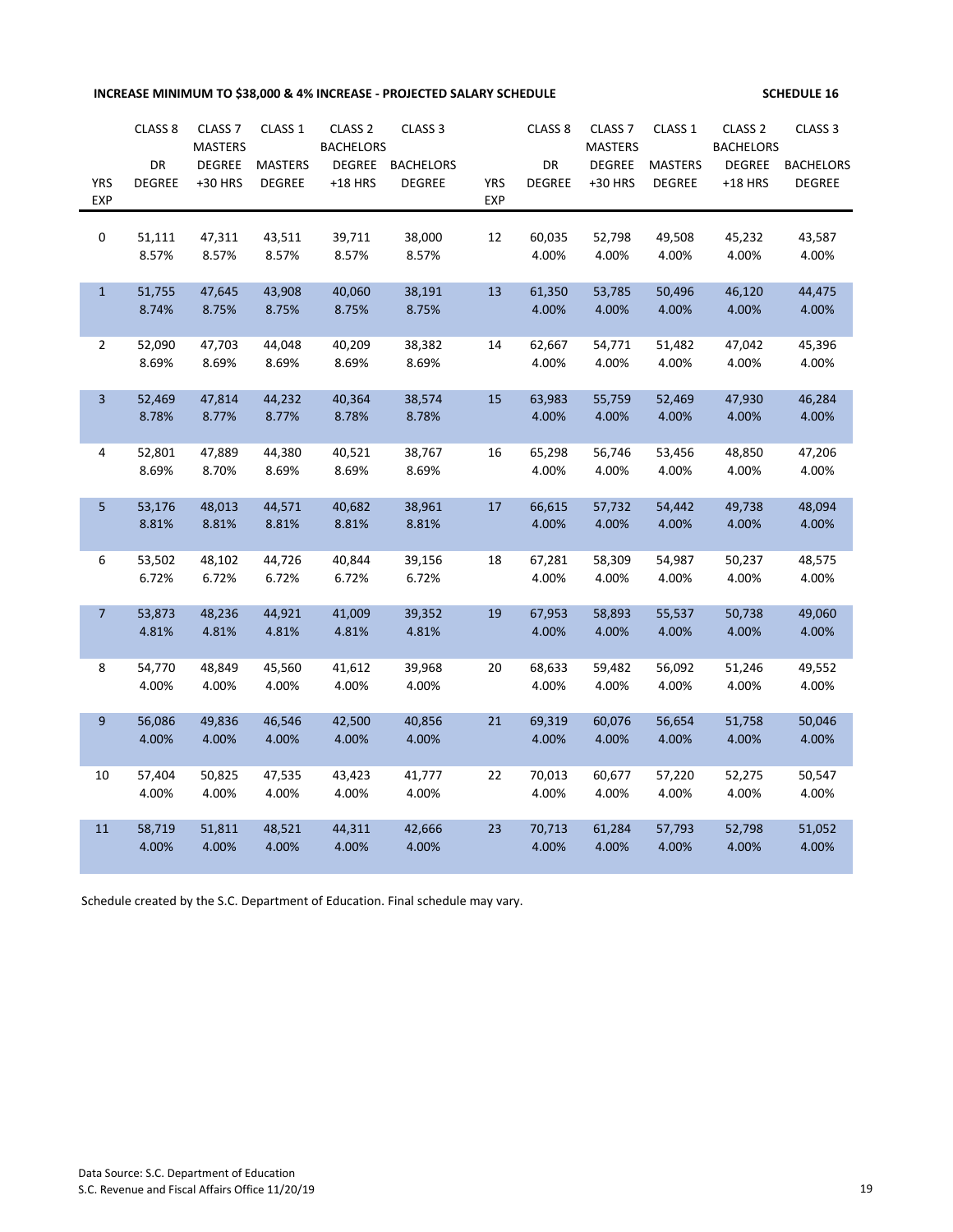# **INCREASE MINIMUM TO \$38,000 & 5% INCREASE - PROJECETD SALARY SCHEDULE SERVICE SCHEDULE 17**

|                  | CLASS <sub>8</sub> | CLASS <sub>7</sub> | CLASS <sub>1</sub> | CLASS <sub>2</sub> | CLASS <sub>3</sub> |            | CLASS <sub>8</sub> | CLASS <sub>7</sub> | CLASS 1        | CLASS <sub>2</sub> | CLASS <sub>3</sub> |
|------------------|--------------------|--------------------|--------------------|--------------------|--------------------|------------|--------------------|--------------------|----------------|--------------------|--------------------|
|                  |                    | <b>MASTERS</b>     |                    | <b>BACHELORS</b>   |                    |            |                    | <b>MASTERS</b>     |                | <b>BACHELORS</b>   |                    |
|                  | DR                 | <b>DEGREE</b>      | <b>MASTERS</b>     | <b>DEGREE</b>      | <b>BACHELORS</b>   |            | DR                 | <b>DEGREE</b>      | <b>MASTERS</b> | <b>DEGREE</b>      | <b>BACHELORS</b>   |
| <b>YRS</b>       | <b>DEGREE</b>      | +30 HRS            | <b>DEGREE</b>      | $+18$ HRS          | <b>DEGREE</b>      | <b>YRS</b> | <b>DEGREE</b>      | +30 HRS            | <b>DEGREE</b>  | $+18$ HRS          | <b>DEGREE</b>      |
| <b>EXP</b>       |                    |                    |                    |                    |                    | <b>EXP</b> |                    |                    |                |                    |                    |
|                  |                    |                    |                    |                    |                    |            |                    |                    |                |                    |                    |
| 0                | 51,111             | 47,311             | 43,511             | 39,711             | 38,000             | 12         | 60,613             | 53,306             | 49,984         | 45,667             | 44,007             |
|                  | 8.57%              | 8.57%              | 8.57%              | 8.57%              | 8.57%              |            | 5.00%              | 5.00%              | 5.00%          | 5.00%              | 5.00%              |
| $\mathbf{1}$     | 51,755             | 47,645             | 43,908             | 40,060             | 38,191             | 13         | 61,940             | 54,302             | 50,981         | 46,563             | 44,903             |
|                  | 8.74%              | 8.75%              | 8.75%              | 8.75%              | 8.75%              |            | 5.00%              | 5.00%              | 5.00%          | 5.00%              | 5.00%              |
|                  |                    |                    |                    |                    |                    |            |                    |                    |                |                    |                    |
| $\overline{2}$   | 52,090             | 47,703             | 44,048             | 40,209             | 38,382             | 14         | 63,269             | 55,298             | 51,977         | 47,494             | 45,833             |
|                  | 8.69%              | 8.69%              | 8.69%              | 8.69%              | 8.69%              |            | 5.00%              | 5.00%              | 5.00%          | 5.00%              | 5.00%              |
|                  |                    |                    |                    |                    |                    |            |                    |                    |                |                    |                    |
| 3                | 52,469             | 47,814             | 44,232             | 40,364             | 38,574             | 15         | 64,598             | 56,295             | 52,973         | 48,390             | 46,729             |
|                  | 8.78%              | 8.77%              | 8.77%              | 8.78%              | 8.78%              |            | 5.00%              | 5.00%              | 5.00%          | 5.00%              | 5.00%              |
|                  |                    |                    |                    |                    |                    |            |                    |                    |                |                    |                    |
| 4                | 52,801             | 47,889             | 44,380             | 40,521             | 38,767             | 16         | 65,926             | 57,291             | 53,970         | 49,320             | 47,660             |
|                  | 8.69%              | 8.70%              | 8.69%              | 8.69%              | 8.69%              |            | 5.00%              | 5.00%              | 5.00%          | 5.00%              | 5.00%              |
|                  |                    | 48,013             | 44,571             | 40,682             | 38,961             | 17         |                    |                    | 54,966         | 50,217             | 48,557             |
| 5                | 53,176<br>8.81%    | 8.81%              | 8.81%              | 8.81%              | 8.81%              |            | 67,255<br>5.00%    | 58,287<br>5.00%    | 5.00%          | 5.00%              | 5.00%              |
|                  |                    |                    |                    |                    |                    |            |                    |                    |                |                    |                    |
| 6                | 53,502             | 48,102             | 44,726             | 40,844             | 39,156             | 18         | 67,928             | 58,870             | 55,516         | 50,720             | 49,042             |
|                  | 6.72%              | 6.72%              | 6.72%              | 6.72%              | 6.72%              |            | 5.00%              | 5.00%              | 5.00%          | 5.00%              | 5.00%              |
|                  |                    |                    |                    |                    |                    |            |                    |                    |                |                    |                    |
| $\overline{7}$   | 53,970             | 48,323             | 45,002             | 41,083             | 39,423             | 19         | 68,606             | 59,459             | 56,071         | 51,226             | 49,532             |
|                  | 5.00%              | 5.00%              | 5.00%              | 5.00%              | 5.00%              |            | 5.00%              | 5.00%              | 5.00%          | 5.00%              | 5.00%              |
|                  |                    |                    |                    |                    |                    |            |                    |                    |                |                    |                    |
| 8                | 55,298             | 49,320             | 45,999             | 42,013             | 40,353             | 20         | 69,293             | 60,054             | 56,632         | 51,739             | 50,028             |
|                  | 5.00%              | 5.00%              | 5.00%              | 5.00%              | 5.00%              |            | 5.00%              | 5.00%              | 5.00%          | 5.00%              | 5.00%              |
|                  |                    |                    |                    |                    |                    |            |                    |                    |                |                    |                    |
| $\boldsymbol{9}$ | 56,626             | 50,316             | 46,995             | 42,909             | 41,249             | 21         | 69,986             | 60,654             | 57,198         | 52,256             | 50,528             |
|                  | 5.00%              | 5.00%              | 5.00%              | 5.00%              | 5.00%              |            | 5.00%              | 5.00%              | 5.00%          | 5.00%              | 5.00%              |
|                  |                    |                    |                    |                    |                    |            |                    |                    |                |                    |                    |
| $10\,$           | 57,956             | 51,313             | 47,992             | 43,840             | 42,179             | 22         | 70,686             | 61,261             | 57,770         | 52,778             | 51,033             |
|                  | 5.00%              | 5.00%              | 5.00%              | 5.00%              | 5.00%              |            | 5.00%              | 5.00%              | 5.00%          | 5.00%              | 5.00%              |
| 11               | 59,284             | 52,309             | 48,988             | 44,737             | 43,076             | 23         | 71,393             | 61,873             | 58,348         | 53,306             | 51,543             |
|                  | 5.00%              | 5.00%              | 5.00%              | 5.00%              | 5.00%              |            | 5.00%              | 5.00%              | 5.00%          | 5.00%              | 5.00%              |
|                  |                    |                    |                    |                    |                    |            |                    |                    |                |                    |                    |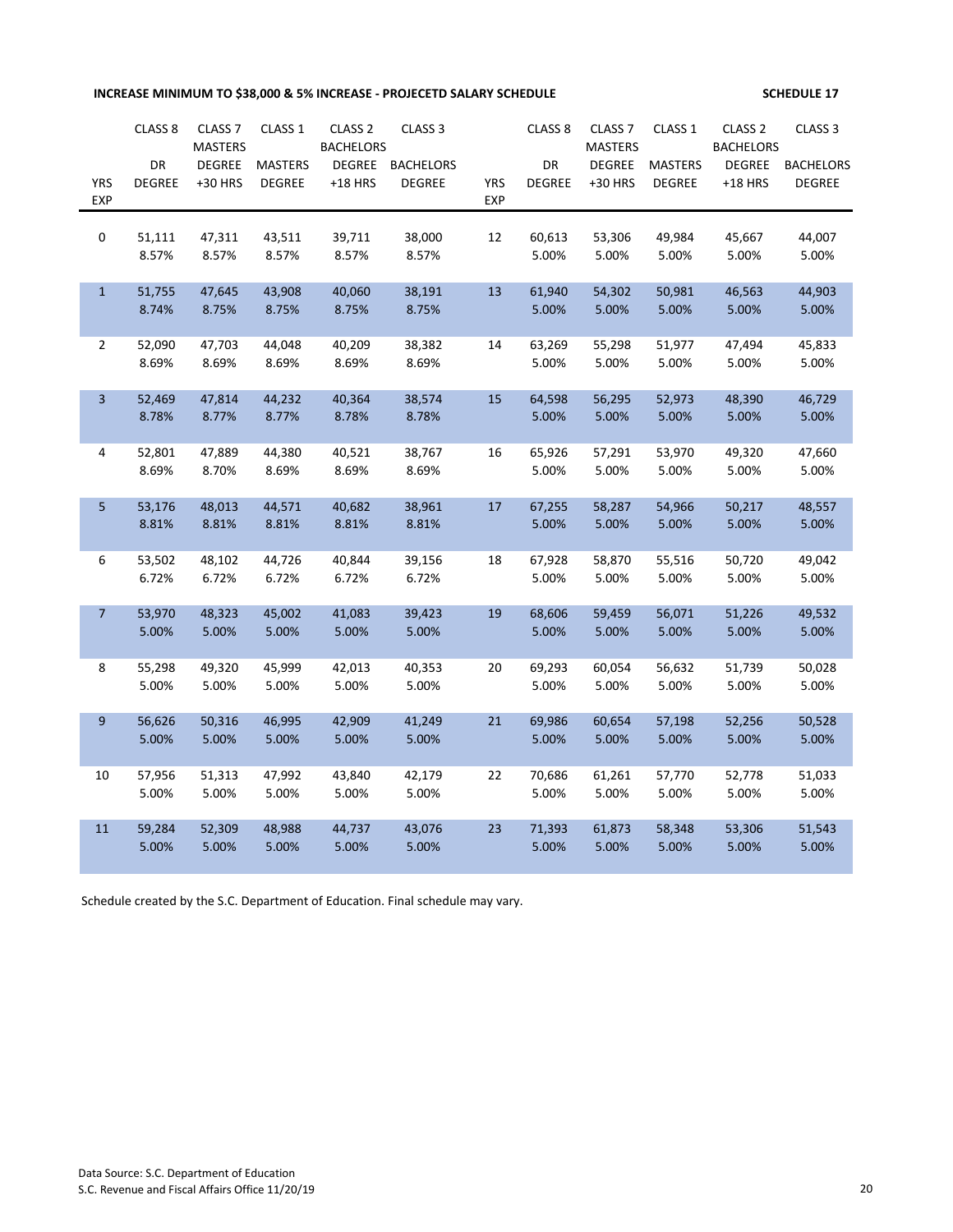# **INCREASE MINIMUM TO \$40,000 & 5% INCREASE - PROJECTED SALARY SCHEDULE SCHEDULE 18**

|                 | CLASS <sub>8</sub> | CLASS <sub>7</sub>              | CLASS <sub>1</sub> | CLASS <sub>2</sub> | CLASS <sub>3</sub> |            | CLASS <sub>8</sub> | CLASS <sub>7</sub>              | CLASS 1         | CLASS <sub>2</sub>                | CLASS <sub>3</sub> |
|-----------------|--------------------|---------------------------------|--------------------|--------------------|--------------------|------------|--------------------|---------------------------------|-----------------|-----------------------------------|--------------------|
|                 | DR                 | <b>MASTERS</b><br><b>DEGREE</b> | <b>MASTERS</b>     | <b>BACHELORS</b>   | DEGREE BACHELORS   |            | DR                 | <b>MASTERS</b><br><b>DEGREE</b> | <b>MASTERS</b>  | <b>BACHELORS</b><br><b>DEGREE</b> | <b>BACHELORS</b>   |
| <b>YRS</b>      | <b>DEGREE</b>      | +30 HRS                         | <b>DEGREE</b>      | $+18$ HRS          | <b>DEGREE</b>      | <b>YRS</b> | <b>DEGREE</b>      | +30 HRS                         | <b>DEGREE</b>   | $+18$ HRS                         | <b>DEGREE</b>      |
| <b>EXP</b>      |                    |                                 |                    |                    |                    | <b>EXP</b> |                    |                                 |                 |                                   |                    |
| 0               | 53,801             | 49,801                          | 45,801             | 41,801             | 40,000             | 12         | 60,613             | 53,306                          | 49,984          | 45,667                            | 44,007             |
|                 | 14.29%             | 14.29%                          | 14.29%             | 14.29%             | 14.29%             |            | 5.00%              | 5.00%                           | 5.00%           | 5.00%                             | 5.00%              |
|                 |                    |                                 |                    |                    |                    |            |                    |                                 |                 |                                   |                    |
| $\mathbf{1}$    | 54,414             | 50,092                          | 46,164             | 42,118             | 40,152             | 13         | 61,940             | 54,302                          | 50,981          | 46,563                            | 44,903             |
|                 | 14.33%             | 14.33%                          | 14.33%             | 14.33%             | 14.33%             |            | 5.00%              | 5.00%                           | 5.00%           | 5.00%                             | 5.00%              |
| $\overline{2}$  | 54,733             | 50,124                          | 46,283             | 42,250             | 40,330             | 14         | 63,269             | 55,298                          | 51,977          | 47,494                            | 45,833             |
|                 | 14.21%             | 14.21%                          | 14.21%             | 14.21%             | 14.21%             |            | 5.00%              | 5.00%                           | 5.00%           | 5.00%                             | 5.00%              |
|                 |                    |                                 |                    |                    |                    |            |                    |                                 |                 |                                   |                    |
| $\overline{3}$  | 55,174             | 50,279                          | 46,513             | 42,445             | 40,562             | 15         | 64,598             | 56,295                          | 52,973          | 48,390                            | 46,729             |
|                 | 14.38%             | 14.38%                          | 14.38%             | 14.39%             | 14.38%             |            | 5.00%              | 5.00%                           | 5.00%           | 5.00%                             | 5.00%              |
|                 |                    |                                 |                    |                    |                    | 16         |                    |                                 |                 |                                   | 47,660             |
| 4               | 55,519<br>14.29%   | 50,354<br>14.29%                | 46,665<br>14.29%   | 42,607<br>14.29%   | 40,763<br>14.29%   |            | 65,926<br>5.00%    | 57,291<br>5.00%                 | 53,970<br>5.00% | 49,320<br>5.00%                   | 5.00%              |
|                 |                    |                                 |                    |                    |                    |            |                    |                                 |                 |                                   |                    |
| 5               | 55,880             | 50,454                          | 46,837             | 42,751             | 40,942             | 17         | 67,255             | 58,287                          | 54,966          | 50,217                            | 48,557             |
|                 | 14.34%             | 14.34%                          | 14.34%             | 14.34%             | 14.34%             |            | 5.00%              | 5.00%                           | 5.00%           | 5.00%                             | 5.00%              |
| 6               | 56,218             | 50,543                          | 46,996             | 42,917             | 41,143             | 18         | 67,928             | 58,870                          | 55,516          | 50,720                            | 49,042             |
|                 | 12.14%             | 12.13%                          | 12.13%             | 12.13%             | 12.13%             |            | 5.00%              | 5.00%                           | 5.00%           | 5.00%                             | 5.00%              |
|                 |                    |                                 |                    |                    |                    |            |                    |                                 |                 |                                   |                    |
| $7\overline{ }$ | 56,597             | 50,676                          | 47,193             | 43,083             | 41,343             | 19         | 68,606             | 59,459                          | 56,071          | 51,226                            | 49,532             |
|                 | 10.11%             | 10.11%                          | 10.11%             | 10.11%             | 10.11%             |            | 5.00%              | 5.00%                           | 5.00%           | 5.00%                             | 5.00%              |
| 8               | 56,933             | 50,779                          | 47,359             | 43,256             | 41,546             | 20         | 69,293             | 60,054                          | 56,632          | 51,739                            | 50,028             |
|                 | 8.10%              | 8.11%                           | 8.11%              | 8.11%              | 8.11%              |            | 5.00%              | 5.00%                           | 5.00%           | 5.00%                             | 5.00%              |
|                 |                    |                                 |                    |                    |                    |            |                    |                                 |                 |                                   |                    |
| 9               | 57,340<br>6.32%    | 50,951<br>6.32%                 | 47,588<br>6.33%    | 43,450<br>6.32%    | 41,769<br>6.32%    | 21         | 69,986<br>5.00%    | 60,654<br>5.00%                 | 57,198<br>5.00% | 52,256<br>5.00%                   | 50,528<br>5.00%    |
|                 |                    |                                 |                    |                    |                    |            |                    |                                 |                 |                                   |                    |
| 10              | 57,956             | 51,313                          | 47,992             | 43,840             | 42,179             | 22         | 70,686             | 61,261                          | 57,770          | 52,778                            | 51,033             |
|                 | 5.00%              | 5.00%                           | 5.00%              | 5.00%              | 5.00%              |            | 5.00%              | 5.00%                           | 5.00%           | 5.00%                             | 5.00%              |
| 11              | 59,284             | 52,309                          | 48,988             | 44,737             | 43,076             | 23         | 71,393             | 61,873                          | 58,348          | 53,306                            | 51,543             |
|                 | 5.00%              | 5.00%                           | 5.00%              | 5.00%              | 5.00%              |            | 5.00%              | 5.00%                           | 5.00%           | 5.00%                             | 5.00%              |
|                 |                    |                                 |                    |                    |                    |            |                    |                                 |                 |                                   |                    |